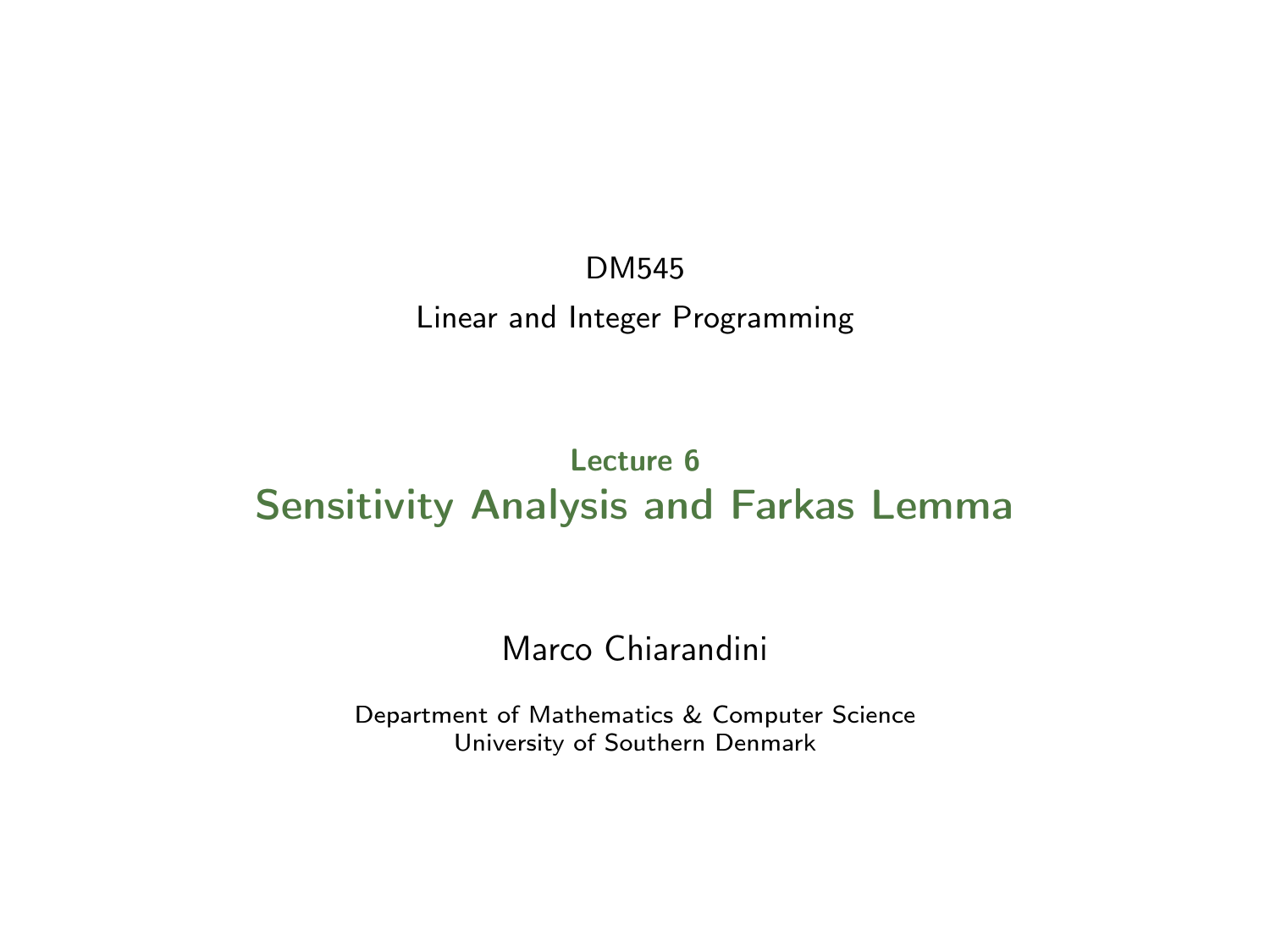### **Outline**

[Geometric Interpretation](#page-2-0)<br>Sensitivity Analysis<br>Farkas Lemma

1. [Geometric Interpretation](#page-2-0)

2. [Sensitivity Analysis](#page-5-0)

3. [Farkas Lemma](#page-15-0)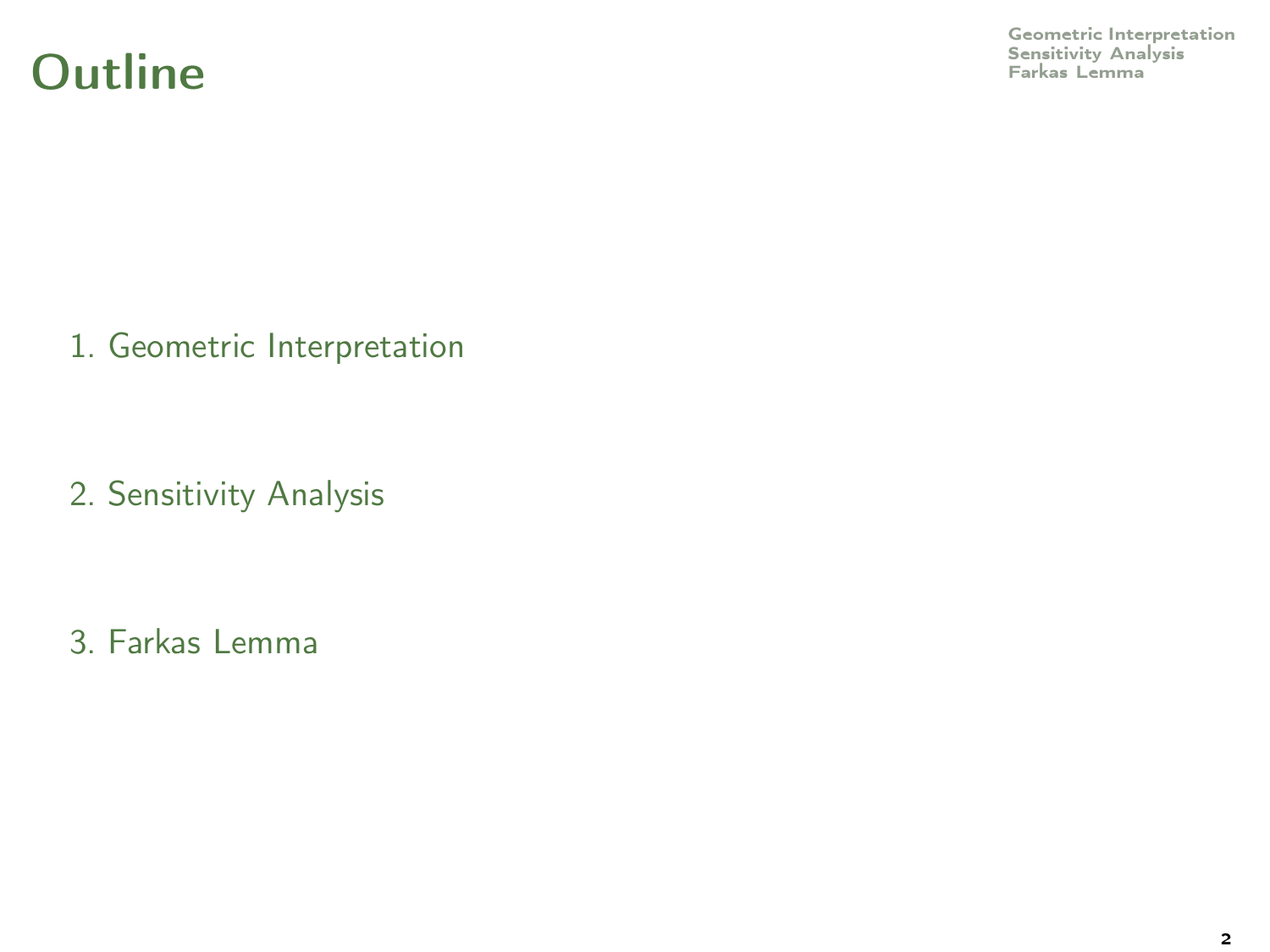### **Outline**

<span id="page-2-0"></span>**[Geometric Interpretation](#page-2-0)**<br>Sensitivity Analysis<br>Farkas Lemma

1. [Geometric Interpretation](#page-2-0)

2. [Sensitivity Analysis](#page-5-0)

3. [Farkas Lemma](#page-15-0)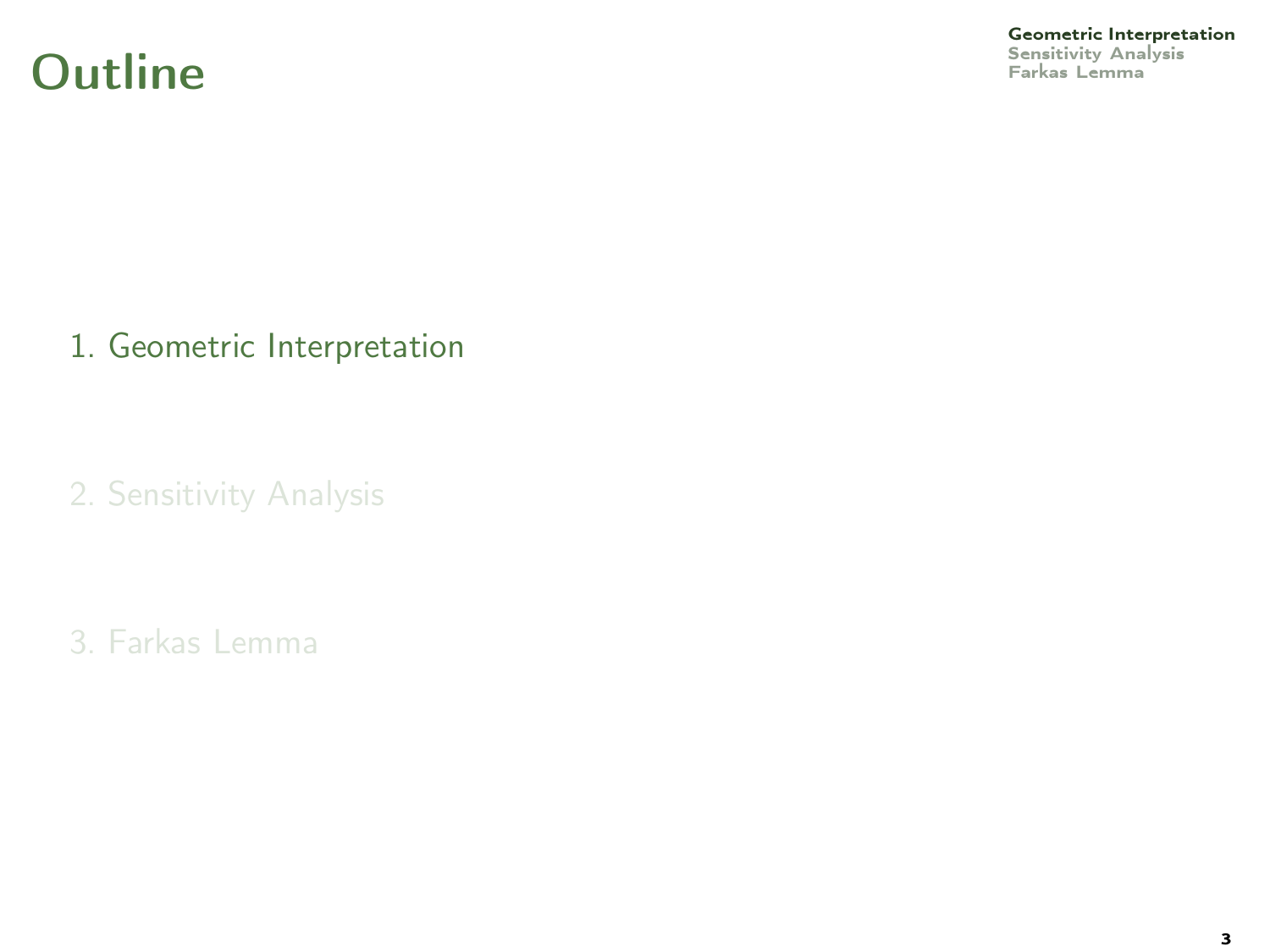

Opt  $x^* = (4, 6)$ ,  $z^* = 10$ . To prove this we need to prove that  $y^* = (3/5, 1/5, 0)$  is a feasible solution of D:

$$
\begin{array}{rcl}\n\min 14y_1 + 8y_2 + 10y_3 &=& w \\
2y_1 - y_2 + 2y_3 &=& 1 \\
y_1 + 2y_2 - y_3 &=& 1 \\
y_1, y_2, y_3 &=& 0\n\end{array}
$$

and that  $w^* = 10$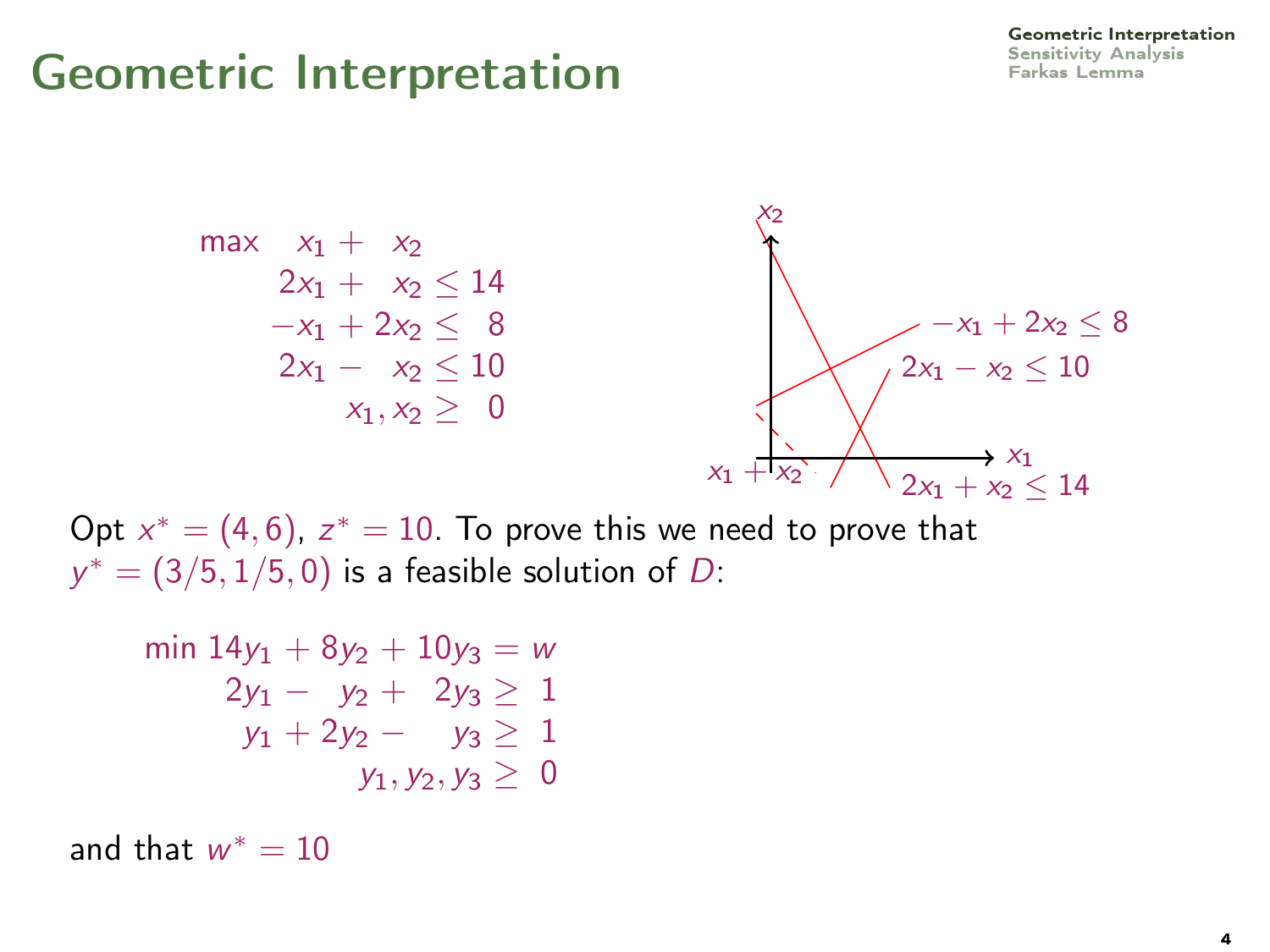#### [Geometric Interpretation](#page-2-0) [Sensitivity Analysis](#page-5-0) [Farkas Lemma](#page-15-0)

$$
\begin{array}{c}\n\frac{3}{5} \cdot 2x_1 + x_2 \le 14 \\
\frac{1}{5} \cdot -x_1 + 2x_2 \le 8 \\
\hline\nx_1 + x_2 \le 10\n\end{array}
$$

the feasibility region of P is a subset of the half plane  $x_1 + x_2 < 10$ 



 $(2v - w)x_1 + (v + 2w)x_2 \le 14v + 8w$  set of half planes that contain the feasibility region of P and pass through  $[4, 6]$ 

 $2v - w > 1$  $v + 2w > 1$ 

Example of boundary lines among those allowed:

$$
v = 1, w = 0 \implies 2x_1 + x_2 = 14
$$
  
\n
$$
v = 1, w = 1 \implies x_1 + 3x_2 = 22
$$
  
\n
$$
v = 2, w = 1 \implies 3x_1 + 4x_2 = 36
$$
  
\n
$$
2x_1 + 3x_2 = 22
$$
  
\n
$$
2x_1 + 3x_2 = 44
$$
  
\n
$$
2x_1 + 3x_2 = 44
$$

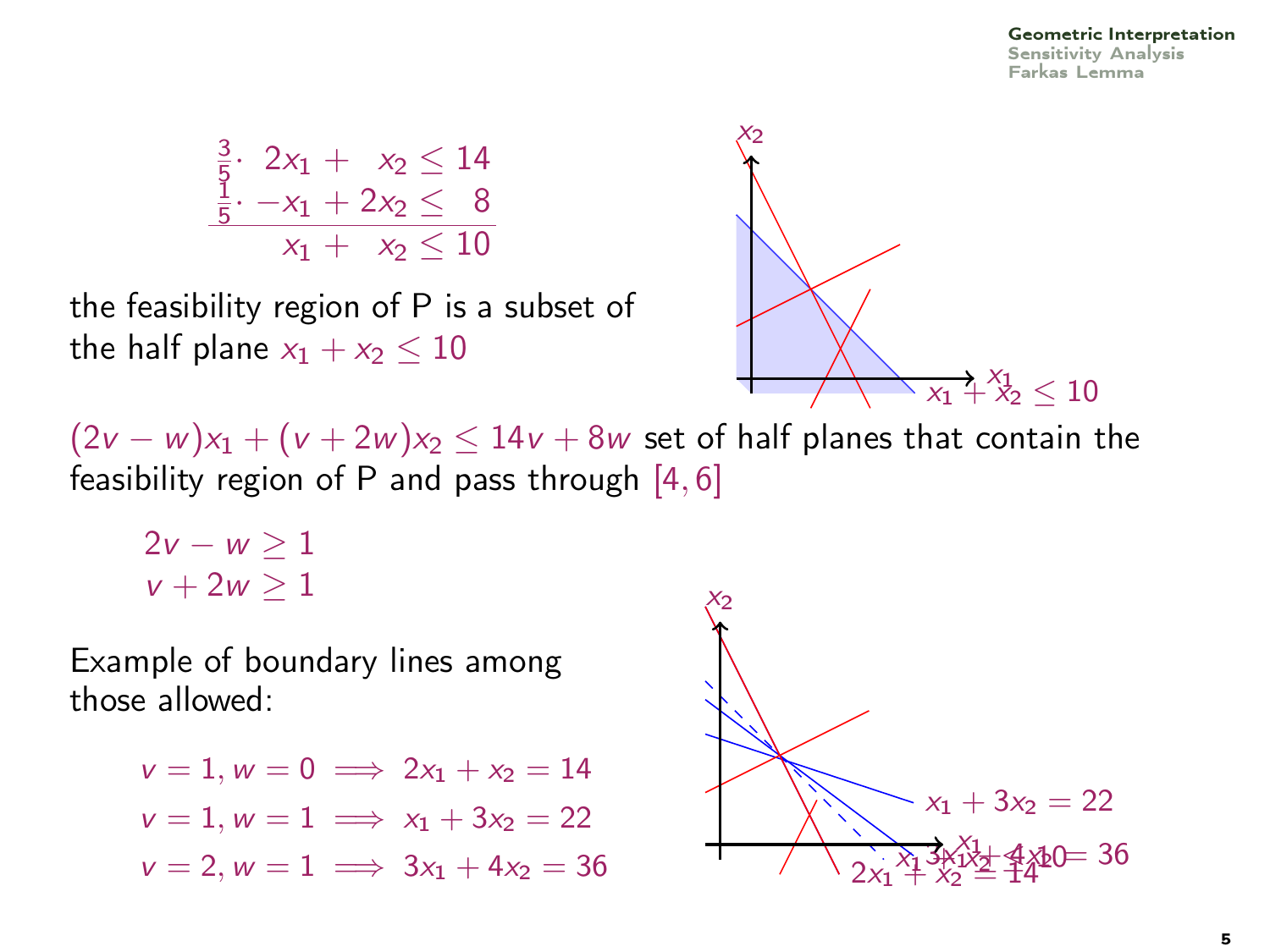

<span id="page-5-0"></span>[Geometric Interpretation](#page-2-0)<br>**Sensitivity Analysis**<br>Farkas Lemma

1. [Geometric Interpretation](#page-2-0)

2. [Sensitivity Analysis](#page-5-0)

3. [Farkas Lemma](#page-15-0)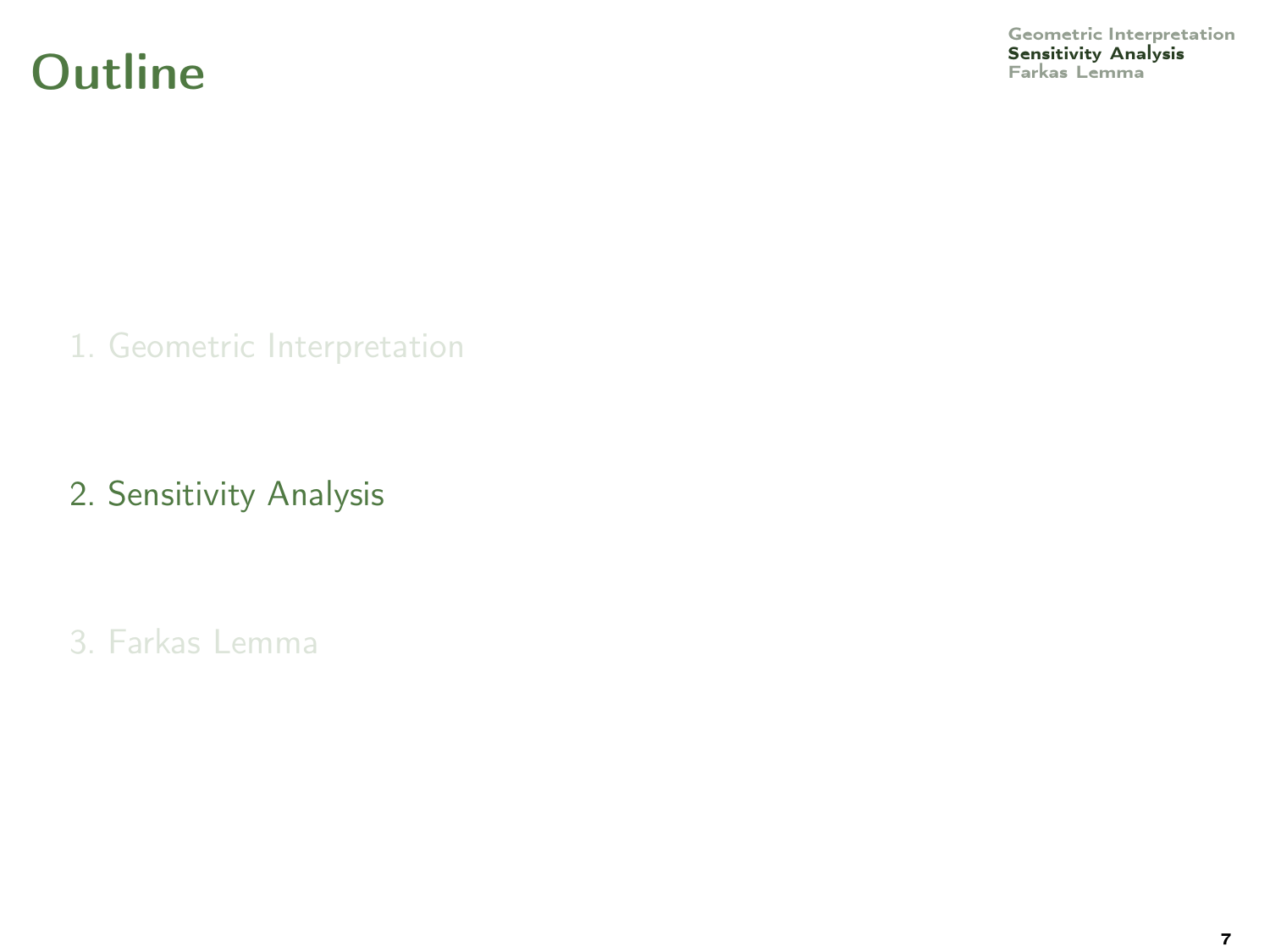### [Sensitivity Analysis](#page-5-0) Sensitivity Analysis aka Postoptimality Analysis

Instead of solving each modified problems from scratch, exploit results obtained from solving the original problem.

$$
\max\{c^T x \mid Ax = b, l \le x \le u\} \tag{*}
$$

- (I) changes to coefficients of objective function:  $\max\{\tilde{c}^T x \mid Ax = b, l \leq x \leq u\}$  (primal)  $x^*$  of (\*) remains feasible hence we can restart the simplex from  $x^*$
- (II) changes to RHS terms:  $\max\{c^T x \mid Ax = \tilde{b}, l \le x \le u\}$  (dual)  $x^*$  optimal feasible solution of  $(*)$ basic sol  $\bar{x}$  of (II):  $\bar{x}_N = x_N^*$ ,  $A_B\bar{x}_B = \tilde{b} - A_N\bar{x}_N$  $\bar{x}$  is dual feasible and we can start the dual simplex from there. If b differs from b only slightly it may be we are already optimal.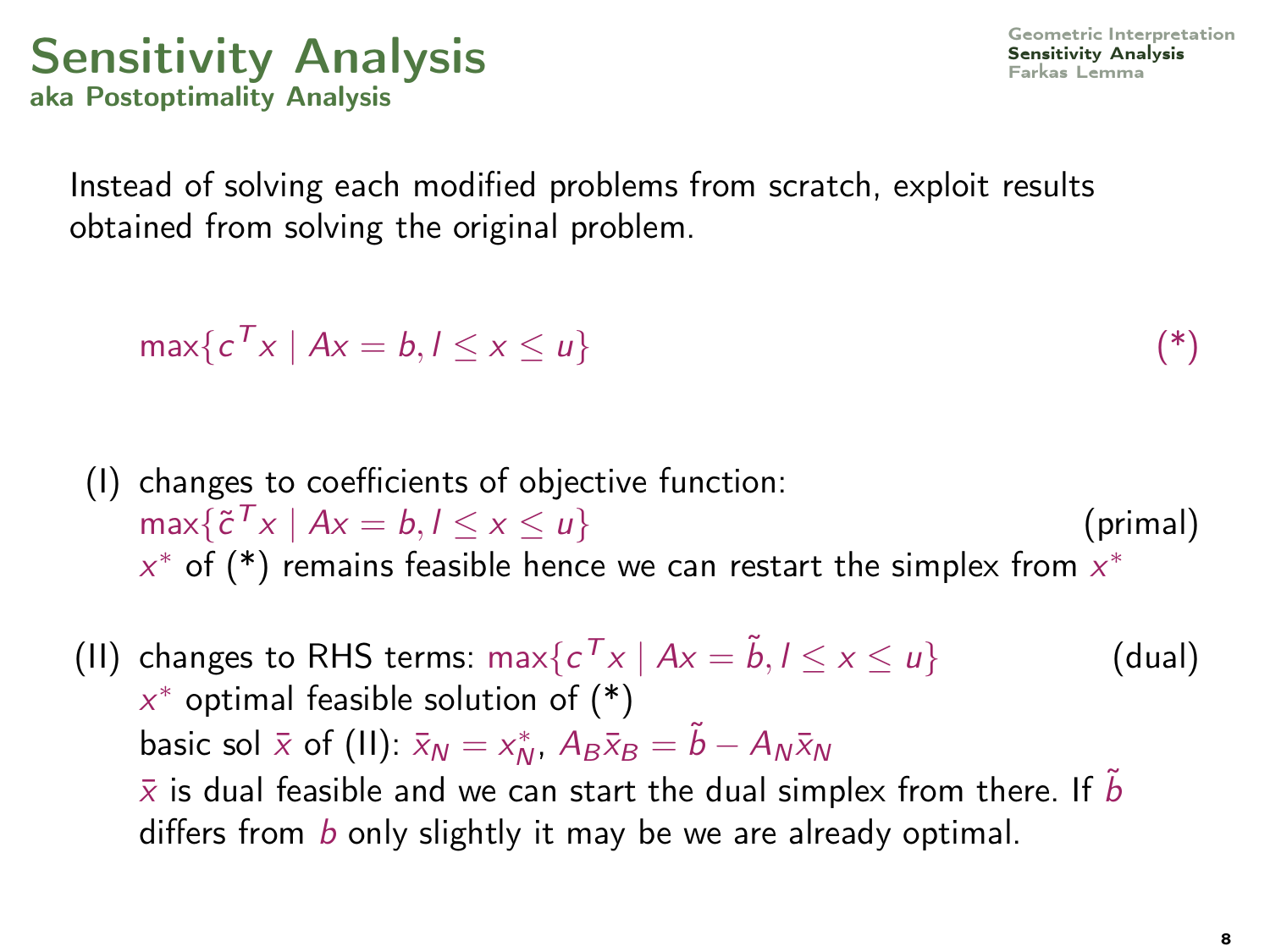### (III) introduce a new variable: (primal)

max 
$$
\sum_{j=1}^{6} c_j x_j
$$
  
\n $\sum_{j=1}^{6} a_{ij} x_j = b_i, i = 1, ..., 3$   
\n $l_j \le x_j \le u_j, j = 1, ..., 6$   
\n $[x_1^*, ..., x_6^*]$  feasible

$$
\max \sum_{j=1}^{7} c_j x_j
$$
\n
$$
\sum_{j=1}^{7} a_{ij} x_j = b_i, \ i = 1, ..., 3
$$
\n
$$
l_j \le x_j \le u_j, \ j = 1, ..., 7
$$
\n
$$
[x_1^*, ..., x_6^*, 0] \text{ feasible}
$$

(IV) introduce a new constraint: (dual)

$$
\sum_{j=1}^{6} a_{4j}x_j = b_4
$$
  

$$
\sum_{j=1}^{6} a_{5j}x_j = b_5
$$
  

$$
l_j \le x_j \le u_j \qquad j = 7, 8
$$

$$
[x_1^*, \dots, x_6^*] \text{ optimal}
$$
  

$$
x_1^*, \dots, x_6^*, x_7^*, x_8^*] \text{ feasible}
$$
  

$$
x_7^* = b_4 - \sum_{j=1}^6 a_{4j} x_j^*
$$
  

$$
x_8^* = b_5 - \sum_{j=1}^6 a_{5j} x_j^*
$$

 $[$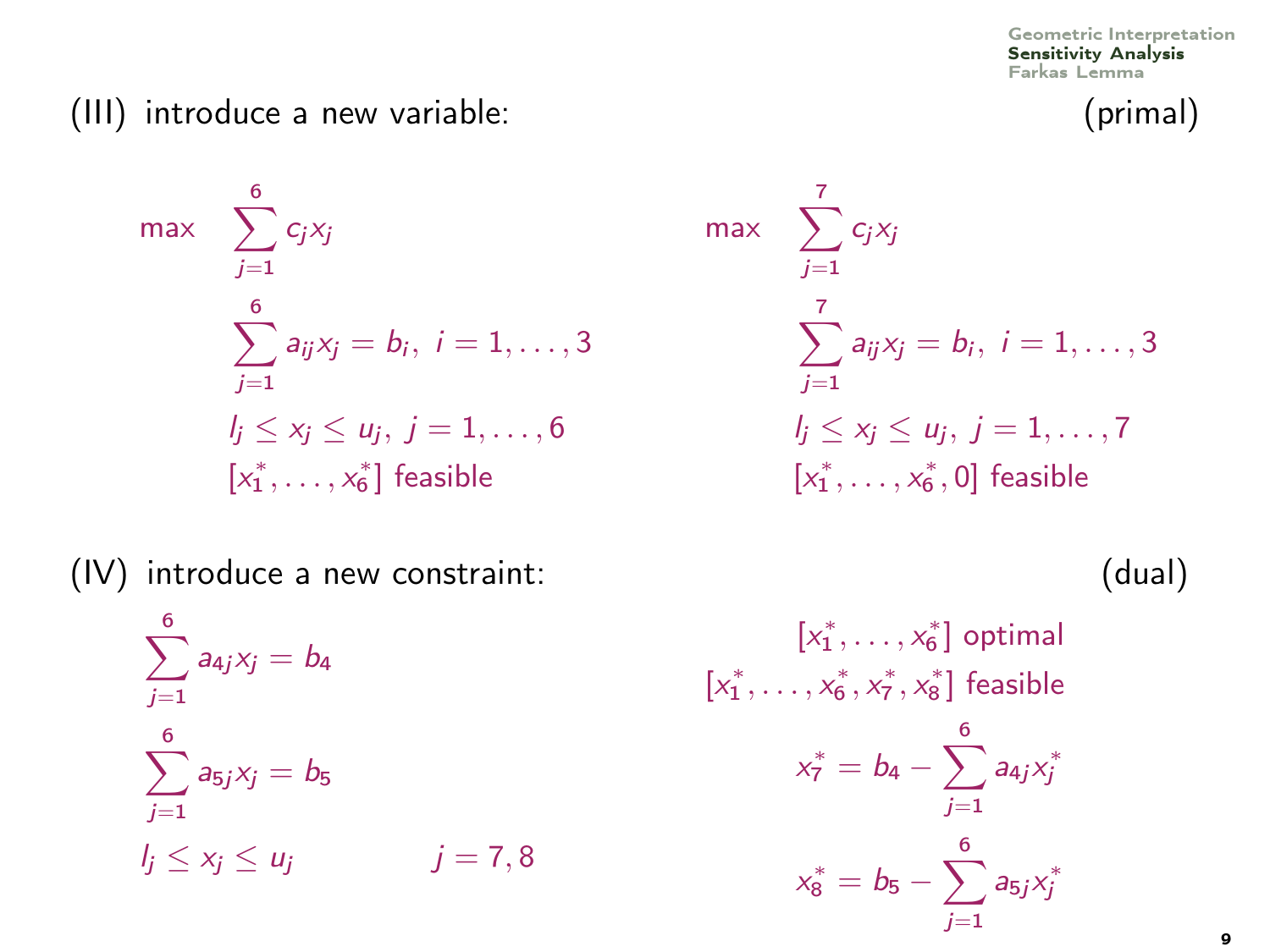(I) Variation of reduced costs:

max  $6x_1 + 8x_2$  $5x_1 + 10x_2 \leq 60$  $4x_1 + 4x_2 < 40$  $x_1, x_2 > 0$ 

The last tableau gives the possibility to estimate the effect of variations

$$
\begin{array}{r}\n\begin{array}{r}\n x_1 \ x_2 \ x_3 \ x_4 \ -2 \ b \\
 x_3 \ \end{array} \\
 x_4 \ \begin{array}{r}\n 16 \ \ 10 \ \ 10 \ \ 0 \ \end{array} \\
 x_2 \ \begin{array}{r}\n x_1 \ x_2 \ x_3 \ x_4 \ -2 \ b \\
 \end{array} \\
 x_4 \ \begin{array}{r}\n x_1 \ x_2 \ x_3 \ -\ x_4 \ -2 \ b \\
 x_2 \ \end{array} \\
 x_3 \ \begin{array}{r}\n x_1 \ x_2 \ x_3 \ x_4 \ -2 \ b \\
 x_2 \ \end{array} \\
 x_1 \ \begin{array}{r}\n x_1 \ x_2 \ x_3 \ x_4 \ -2 \ b \\
 x_2 \ \end{array} \\
 x_1 \ \begin{array}{r}\n 11 \ \ 0 \ -1/5 \ \ 1/2 \ \ 0 \ \ 8 \\
 \end{array} \\
 x_1 \ \begin{array}{r}\n x_1 \ \ 1 \ \ 0 \ -2/5 \ \ -1 \ \ -1 \ \ -64\n \end{array}\n \end{array}
$$

For a variable in basis the perturbation goes unchanged in the red. costs. Eg:

$$
\max(6+\delta)x_1 + 8x_2 \implies \bar{c}_1 = -\frac{2}{5} \cdot 5 - 1 \cdot 4 + 1(6+\delta) = \delta
$$

then need to bring in canonical form and hence  $\delta$  changes the obj value. For a variable not in basis, if it changes the sign of the reduced cost  $\implies$  worth bringing in basis  $\Longrightarrow$ the  $\delta$  term propagates to other columns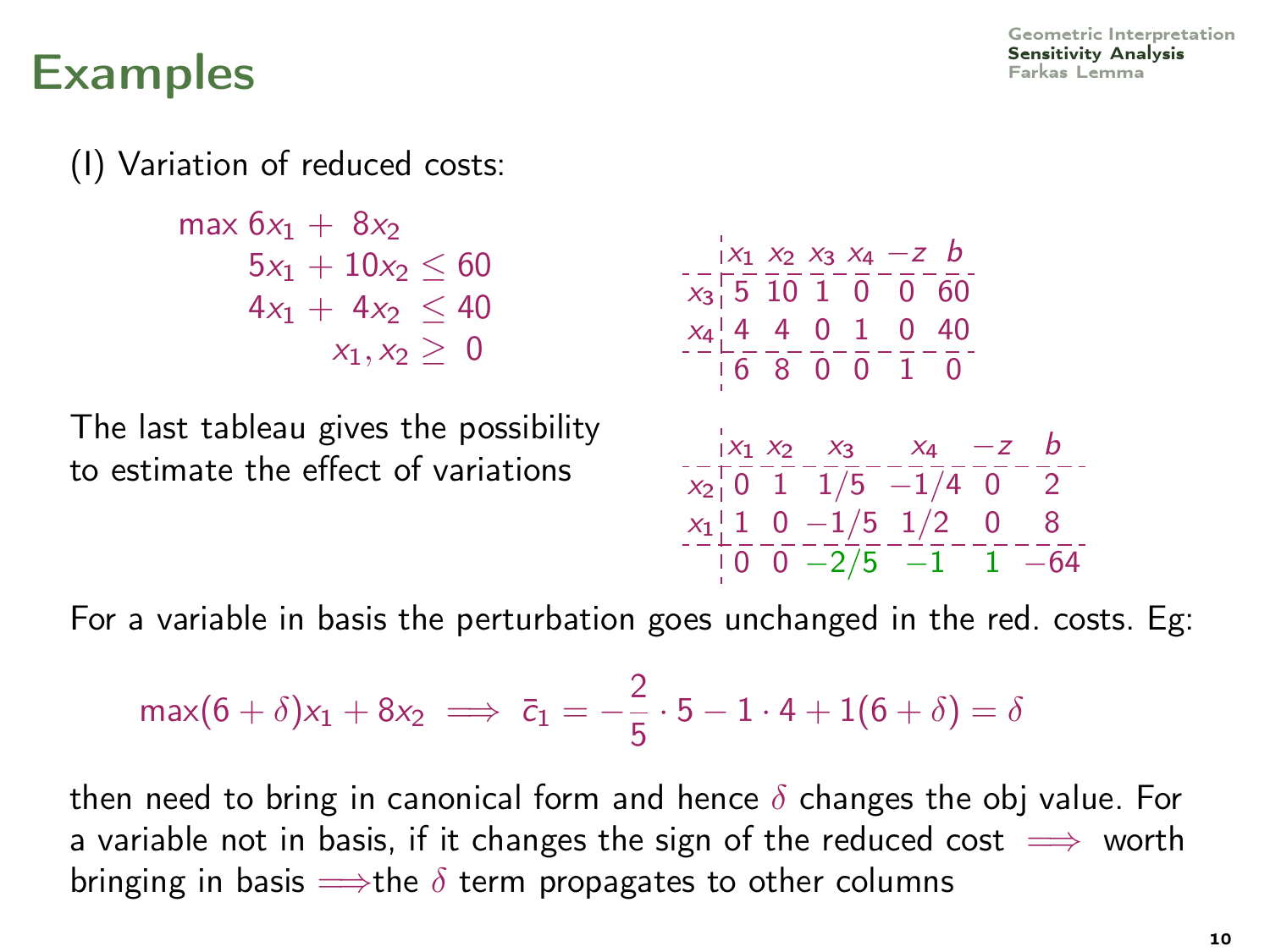### (II) Changes in RHS terms

$$
\begin{array}{l|l} \hline |x_1 \times_2 x_3 \times_4 -z & b \\ \hline x_5 \overline{\phantom{0}} 5 & 10 & 1 & 0 & 0 & 60 + \delta \\ \hline x_4 \underline{\phantom{0}} 4 & 4 & 0 & 1 & 0 & 40 + \epsilon \\ \hline \hline 6 & 8 & 0 & 0 & 1 & 0 \\ \hline \end{array}
$$
\n
$$
\begin{array}{l|l} \hline x_1 \times_2 & x_3 & x_4 & -z & b \\ \hline x_2 \overline{\phantom{0}} 0 & 1 & 1/5 & -1/4 & 0 & 2 + 1/5\delta - 1/4\epsilon \\ \hline x_1 \underline{\phantom{0}} 1 & 1 & 0 & -1/5 & 1/2 & 0 & 8 - 1/5\delta + 1/2\epsilon \\ \hline \hline 1 & 0 & -2/5 & -1 & 1 & -64 - 2/5\delta - \epsilon \end{array}
$$

(It would be more convenient to augment the second. But let's take  $\epsilon = 0$ .) If  $60 + \delta \implies$ all RHS terms change and we must check feasibility Which are the multipliers for the first row? $k_1 = \frac{1}{5}$ ,  $k_2 = -\frac{1}{4}$ ,  $k_3 = 0$ I:  $1/5(60 + \delta) - 1/4 \cdot 40 + 0 \cdot 0 = 12 + \delta/5 - 10 = 2 + \delta/5$ II:  $-1/5(60 + \delta) + 1/2 \cdot 40 + 0 \cdot 0 = -60/5 + 20 - \delta/5 = 8 - 1/5\delta$ Risk that RHS becomes negative Eg: if  $\delta = -20 \implies$ tableau stays optimal but not feasible  $\implies$ apply dual simplex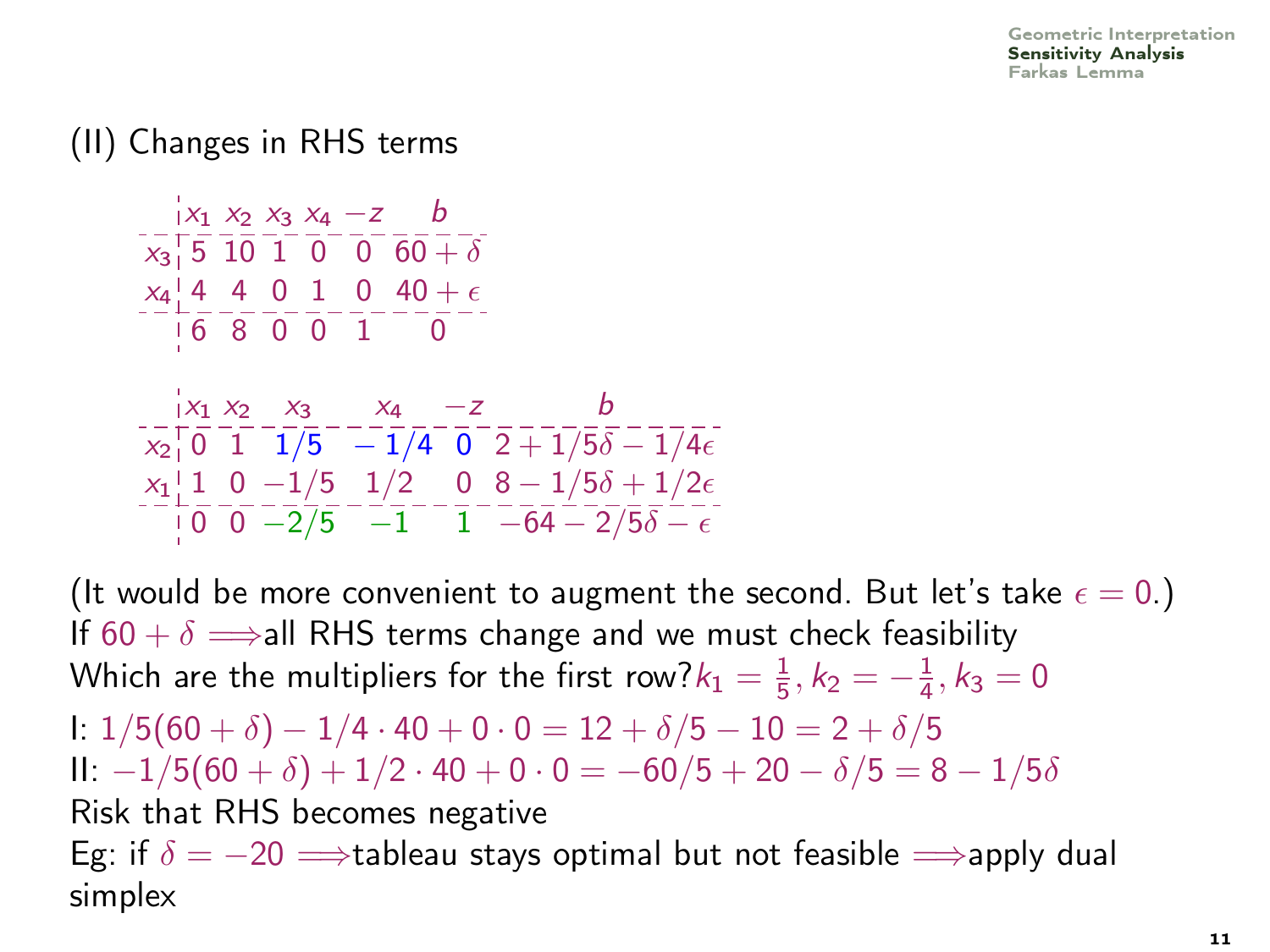# **Graphical Representation**

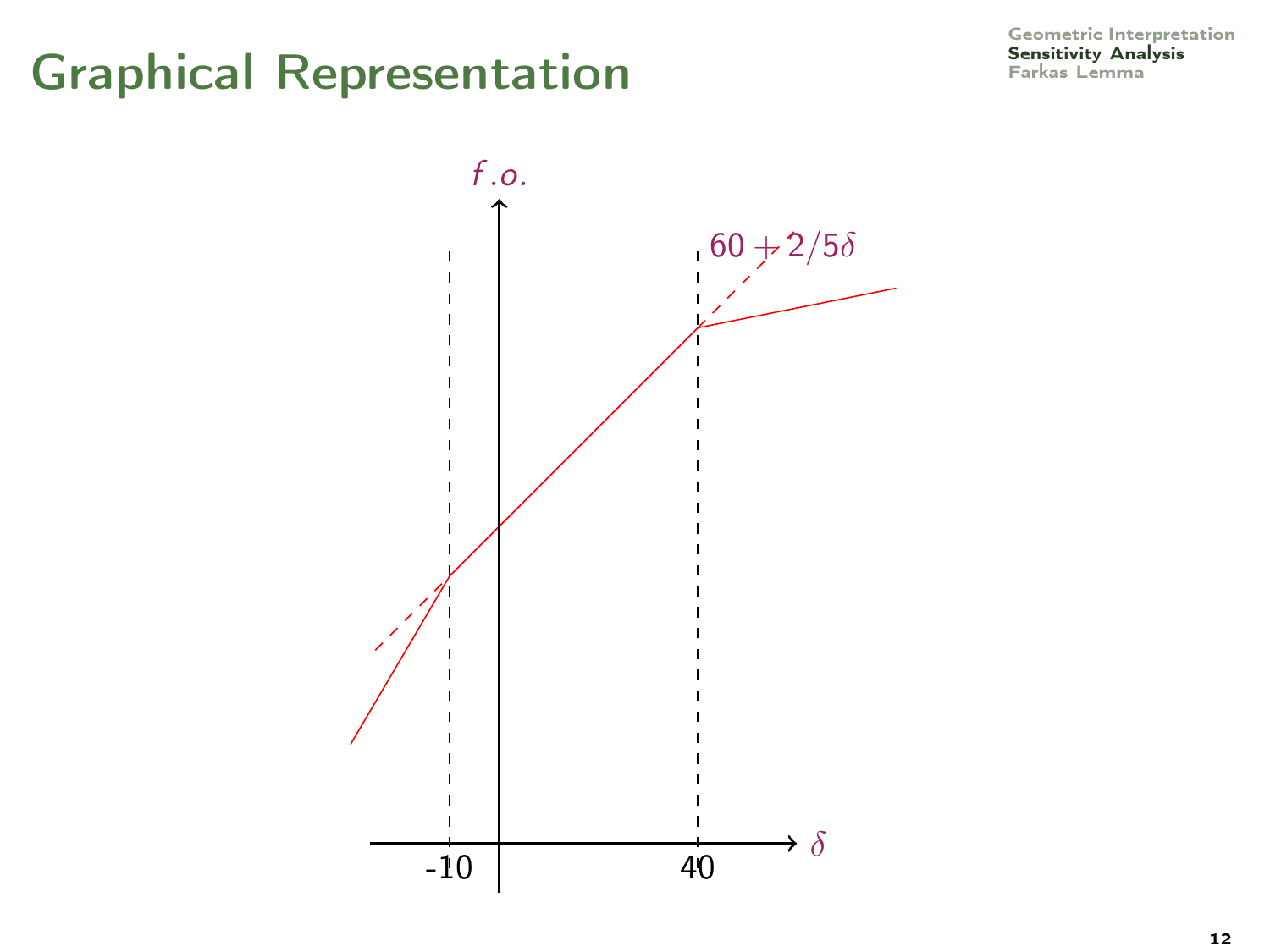### (III) Add a variable

$$
\max 5x_0 + 6x_1 + 8x_2 \n6x_0 + 5x_1 + 10x_2 \le 60 \n8x_0 + 4x_1 + 4x_2 \le 40 \nx_0, x_1, x_2 \ge 0
$$

Reduced cost of  $x_0$ ?  $c_j + \sum \pi_i a_{ij} = +1 \cdot 5 - \frac{2}{5} \cdot 6 + (-1)8 = -\frac{27}{5}$ 

To make worth entering in basis:

- $\blacktriangleright$  increase its cost
- ► decrease the amount in constraint II:  $-2/5 \cdot 6 a_{20} + 5 > 0$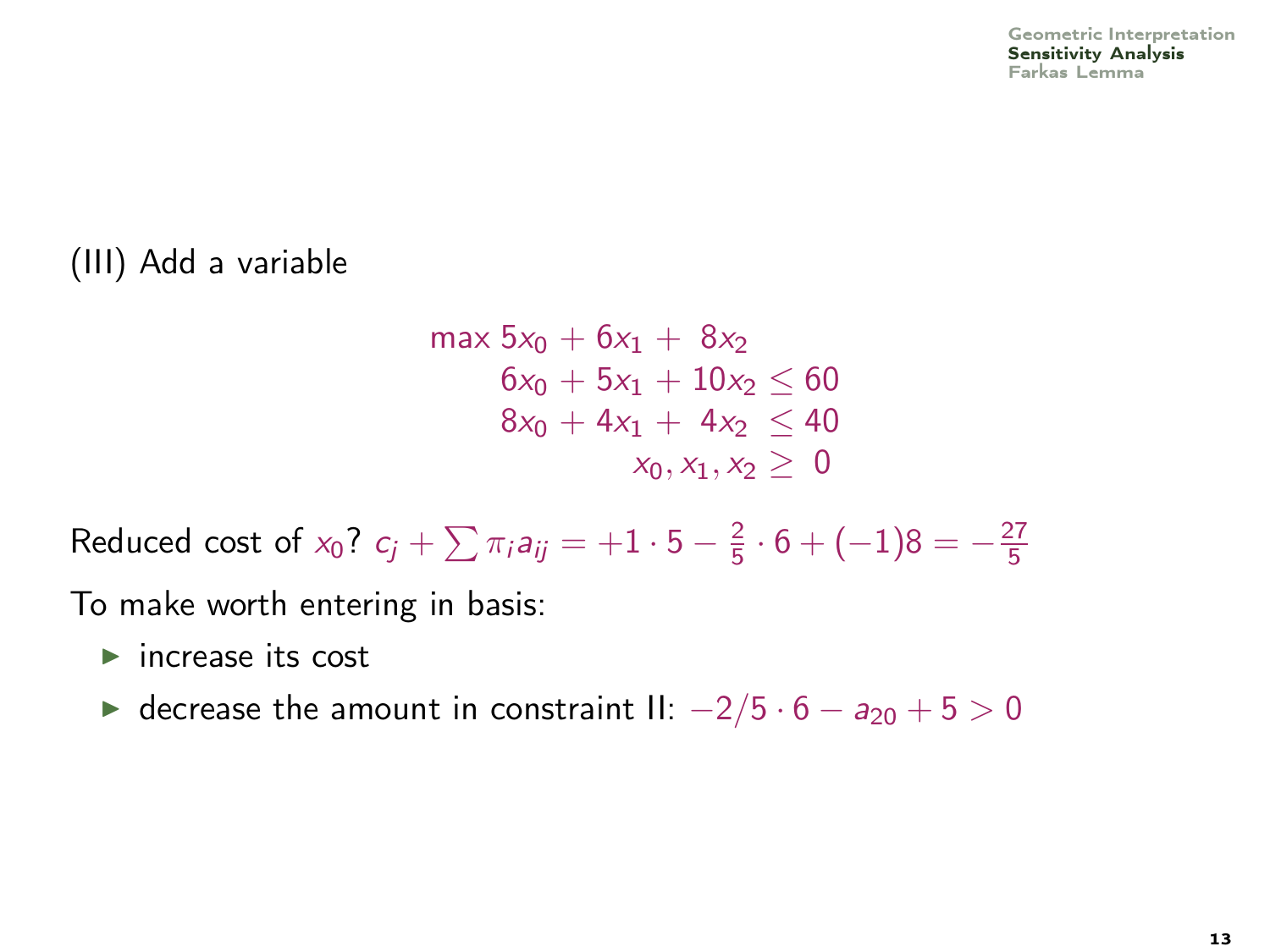#### (IV) Add a constraint

 $max 6x_1 + 8x_2$  $5x_1 + 10x_2 \le 60$  $4x_1 + 4x_2 \leq 40$  $5x_1 + 6x_2 \leq 50$  $x_1, x_2 \geq 0$ 

Final tableau not in canonical form, need to iterate

$$
\begin{array}{c|cccccc} & x_1 & x_2 & x_3 & x_4 & x_5 & -z & b \\ \hline x_2 & 0 & 1 & 1/5 & -1/4 & 0 & 2 \\ x_1 & 1 & 0 & -1/5 & 1/2 & 0 & 8 \\ -1 & 0 & 0 & 5/5 & 6/4 & 1 & 0 & -2 \\ \hline 0 & 0 & -2/5 & -1 & 0 & 1 & -64 \\ \end{array}.
$$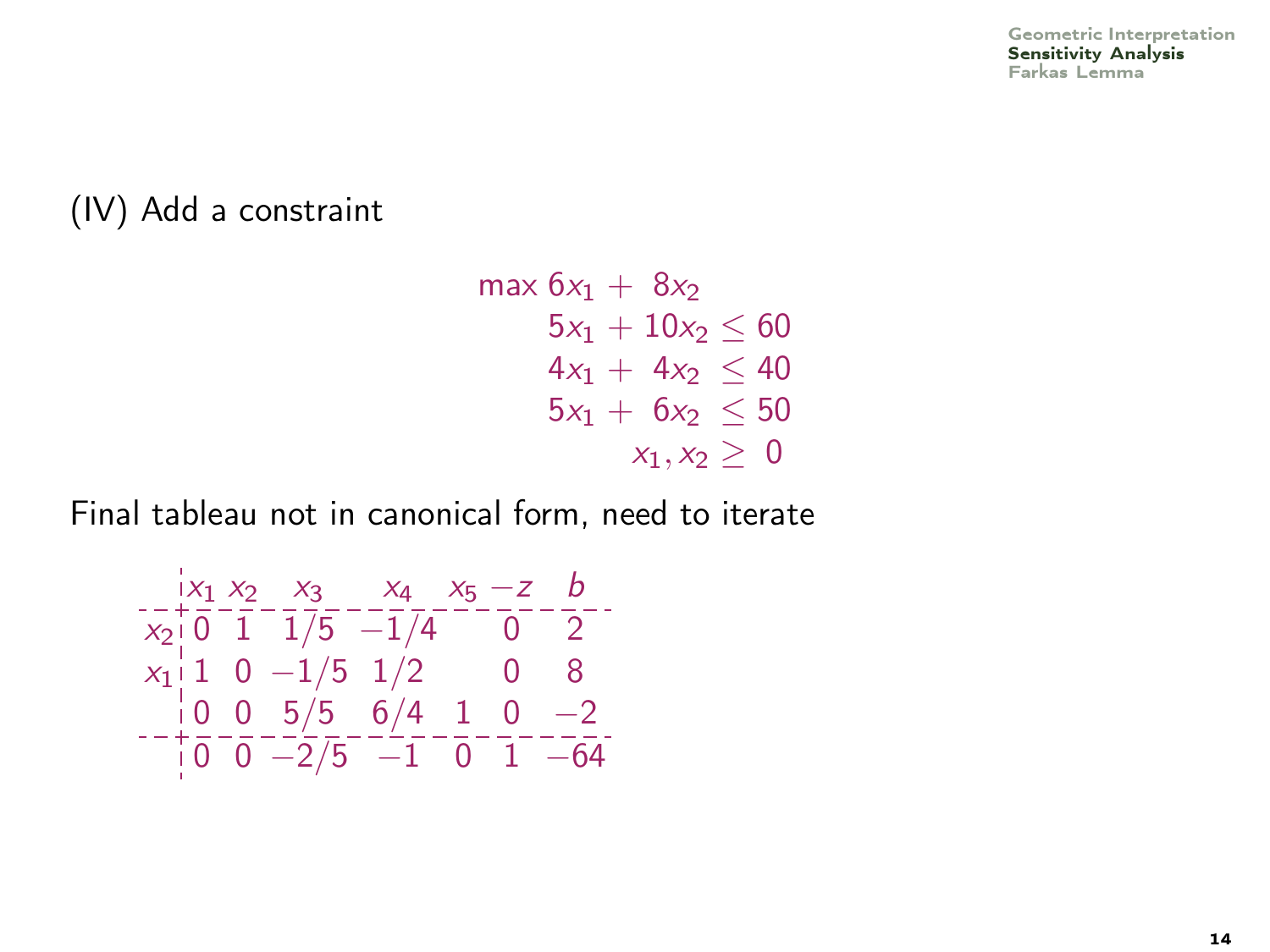[Geometric Interpretation](#page-2-0) [Sensitivity Analysis](#page-5-0) [Farkas Lemma](#page-15-0)

(V) change in a technological coefficient:

$$
\begin{array}{r|rrrr}\n & x_1 & x_2 & x_3 & x_4 & -z & b \\
\hline\nx_3 & 5 & 10 & + & 0 & 0 & 60 \\
x_4 & 4 & -4 & 0 & 1 & 0 & 40 \\
\hline\n & 6 & 8 & 0 & 0 & 1 & 0\n\end{array}
$$

- $\blacktriangleright$  first effect on its column
- $\blacktriangleright$  then look at c
- $\blacktriangleright$  finally look at b

$$
\begin{array}{r} \n\begin{array}{r}\n x_1 \\
 x_1 \over 6\n \end{array} \\
 x_2 + \overline{) (10 + \delta)} \\
 x_3 + \overline{) (10 + \delta)} \\
 x_4 + \overline{) (10 + \delta)} \\
 x_5 + \overline{) (10 + \delta)} \\
 x_6 + \overline{) (10 + \delta)} \\
 -2/5 \overline{) 6}\n \end{array}
$$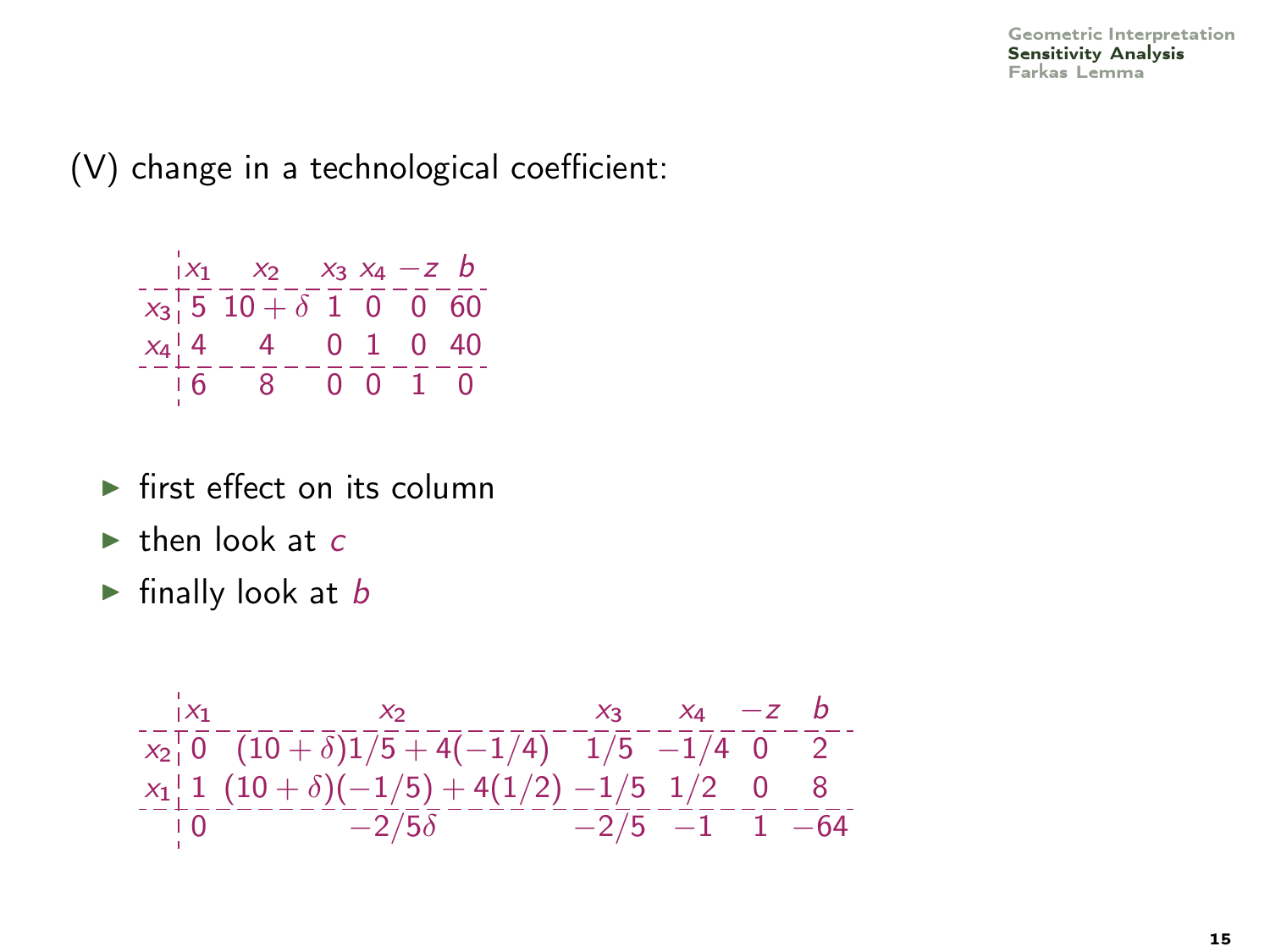The dominant application of LP is mixed integer linear programming. In this context it is extremely important being able to begin with a model instantiated in one form followed by a sequence of problem modifications (such as row and column additions and deletions and variable fixings) interspersed with resolves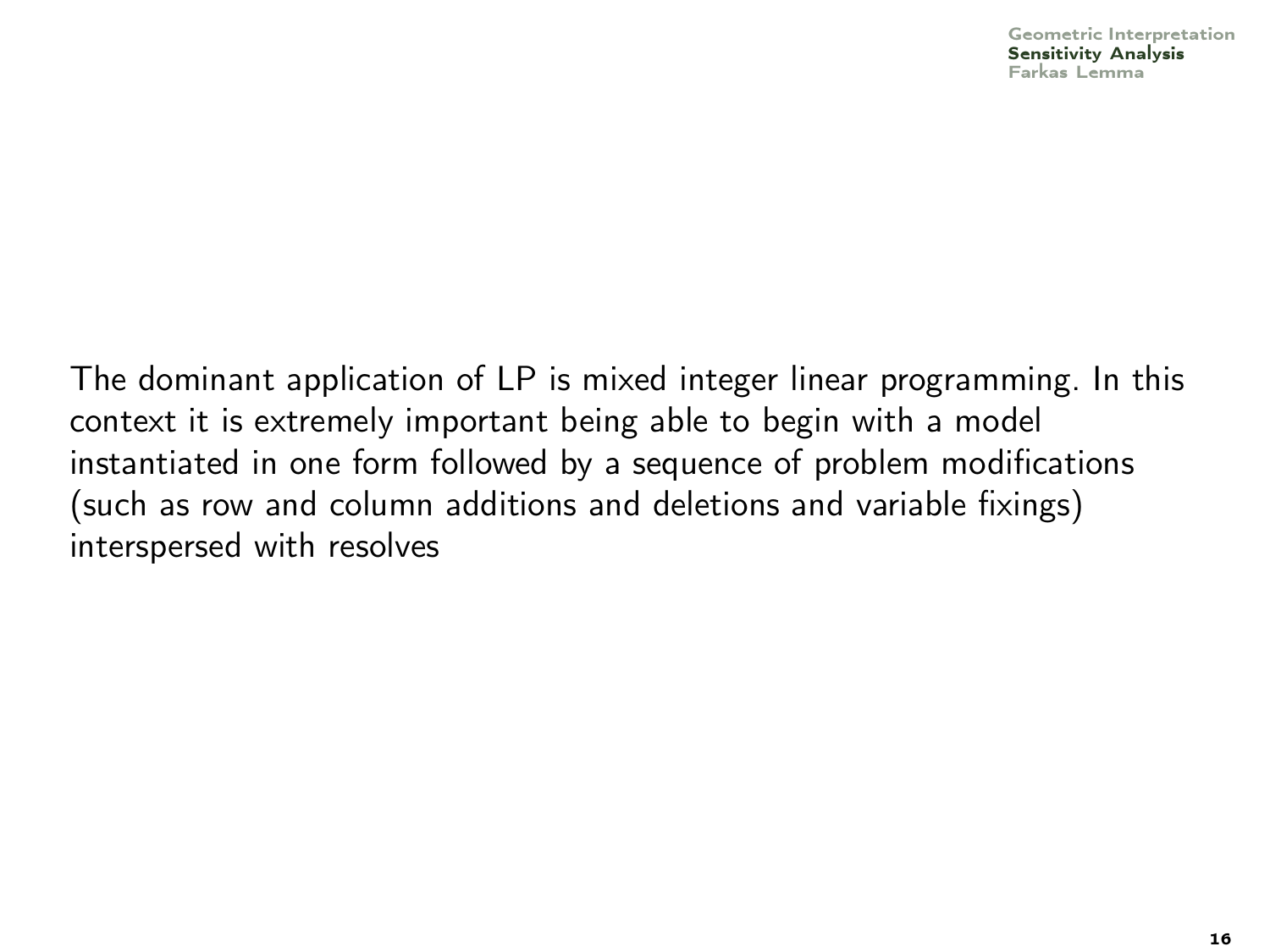### **Outline**

<span id="page-15-0"></span>[Geometric Interpretation](#page-2-0)<br>Sensitivity Analysis<br>**Farkas Lemma** 

1. [Geometric Interpretation](#page-2-0)

2. [Sensitivity Analysis](#page-5-0)

3. [Farkas Lemma](#page-15-0)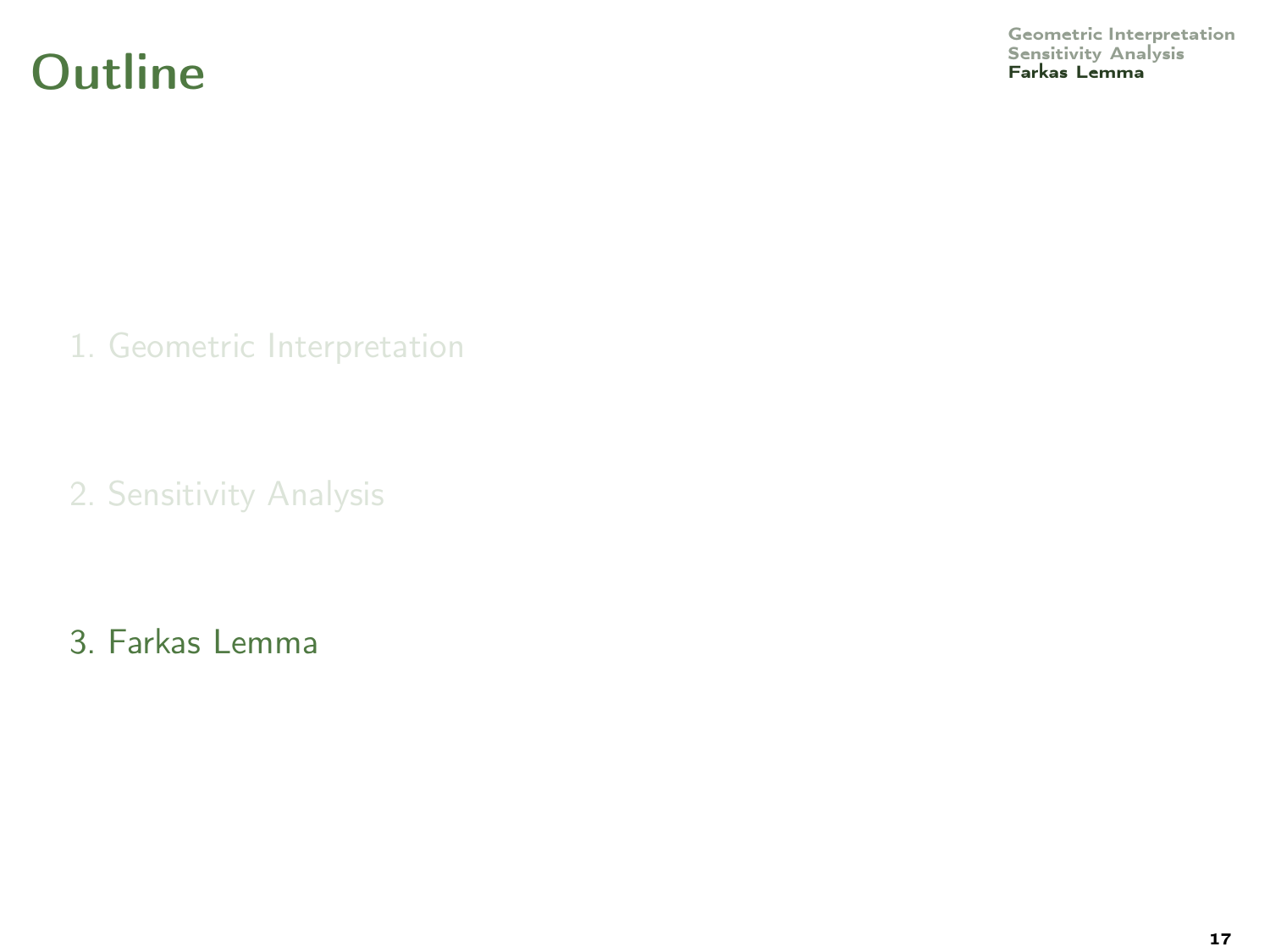Summary of Proof seen earlier in matrix notation:

Assuming that P and D have feasible solutions: there exists an optimal basis  $B$  and an optimal solution  $x_B$ Dual solution corresponding to B,  $y_B = c_B^T A_B^{-1}$ , aka multipliers for B From the simplex:

 $\bar{c} = c + \pi A$ 

and at optimality  $c_B = 0$  for basic variables and  $c_{\bar{B}} > 0$  for non basic variables

Setting  $y_B = -\pi$  we obtain  $y_B A \leq c$  and hence  $y_B$  is feasible for the dual. What is the value of this dual solution?

 $\mathbf{y}_{B}^{\mathsf{T}}\mathbf{b} = \mathbf{c}_{B}^{\mathsf{T}}\mathbf{A}_{B}^{-1}\mathbf{b} = \mathbf{c}_{B}^{\mathsf{T}}\mathbf{x}_{B} = \mathbf{c}^{\mathsf{T}}\mathbf{x}$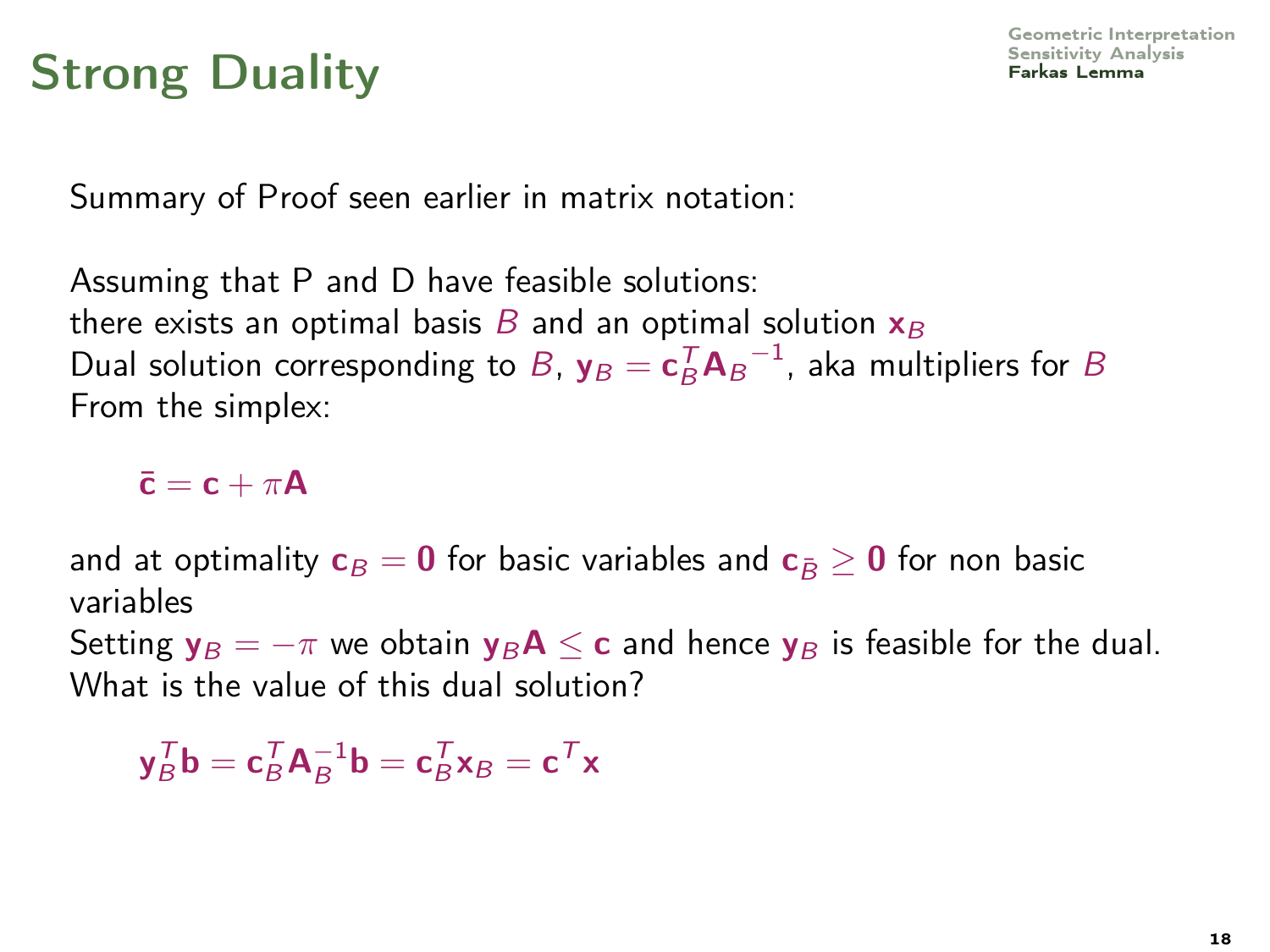We now look at Farkas Lemma with two objectives:

- $\blacktriangleright$  giving another proof of strong duality
- $\blacktriangleright$  understanding a certificate of infeasibility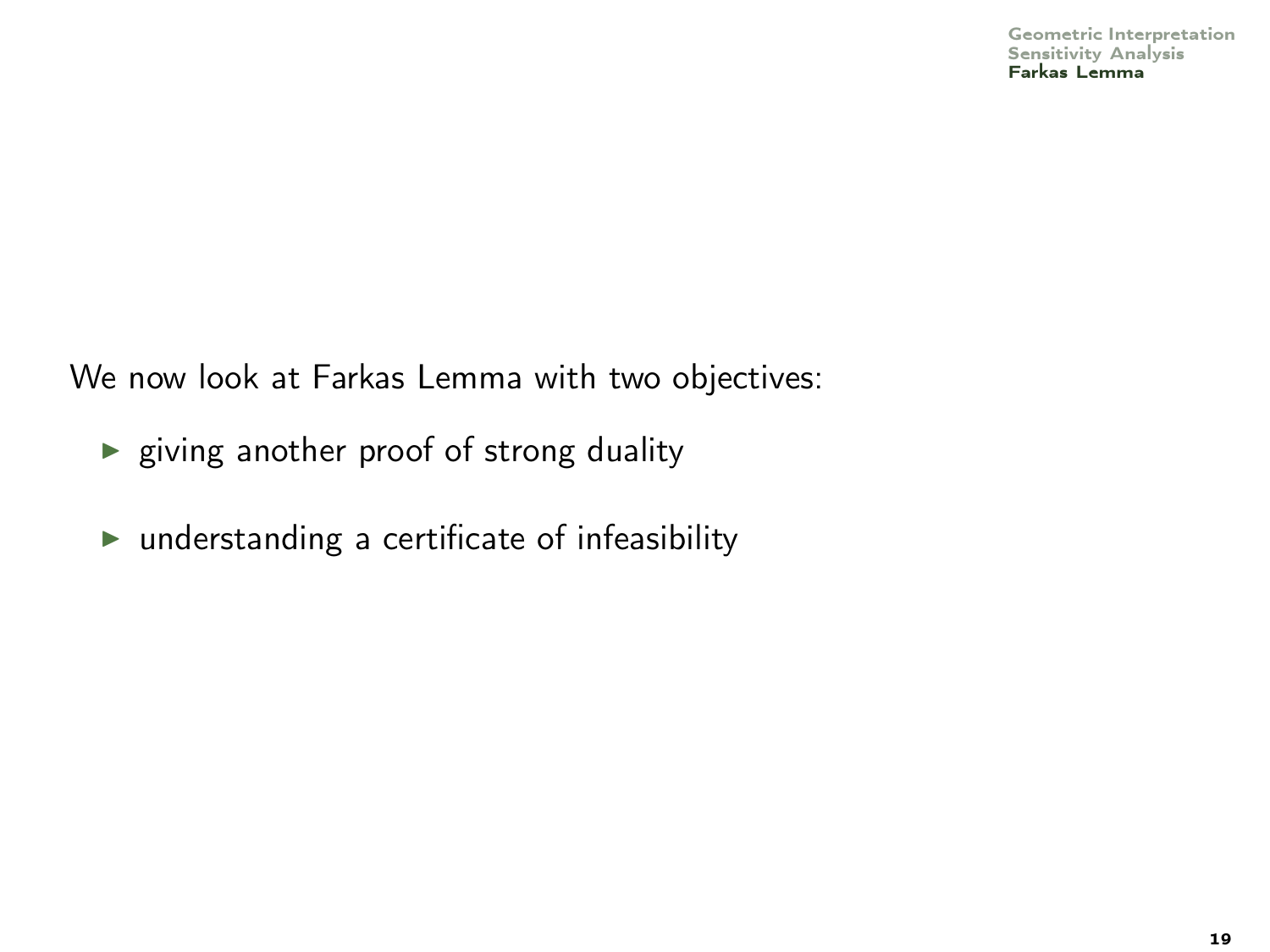Lemma (Farkas) Let  $A \in \mathbb{R}^{m \times n}$  and  $b \in \mathbb{R}^m$ . Then,  $either$   $\bot$  $n : Ax = b$  and  $x \ge 0$ or II.  $\exists y \in \mathbb{R}^m : y^T A \geq 0^T$  and  $y^T b < 0$ 

Easy to see that both I and II cannot occur together:

 $(0 \leq)$   $(y^T A)$  $\geq 0$ x  $\geq 0$  $y^T A x = y^T b \quad (< 0)$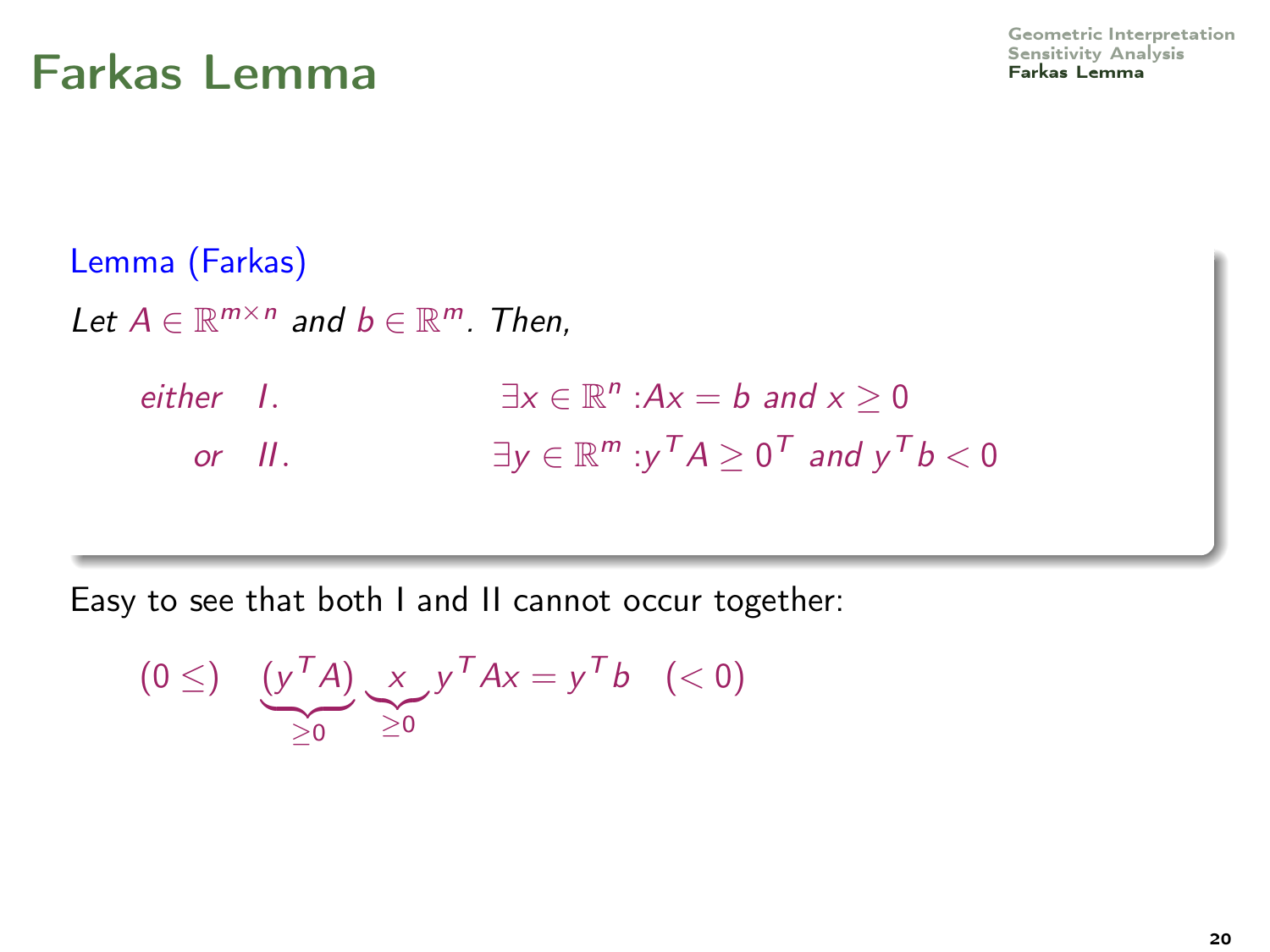[Geometric Interpretation](#page-2-0)

Linear combination of  $a_i$  with nonnegative terms generates a convex cone:

 $\{\lambda_1a_1 + \ldots + \lambda_na_n, |\lambda_1, \ldots, \lambda_n \geq 0\}$ 

polyhedral cone:  $C = \{x \mid Ax \le 0\}$ , intersection of many  $ax \le 0$ Convex hull of rays  $p_i = \{\lambda_i a_i, \lambda_i \geq 0\}$ 



Either point  $b$  lies in convex cone  $C$ or  $\exists$  hyperplane h passing through point 0  $h = \{x \in \mathbb{R}^m : y^T x = 0\}$ for  $y \in \mathbb{R}^m$  such that all vectors  $a_1, \ldots, a_n$  (and thus C) lie on one side and  $b$  lies (strictly) on the other side (ie,  $y^T a_i \geq 0, \forall i = 1 \ldots n$ and  $y^T b < 0$ ).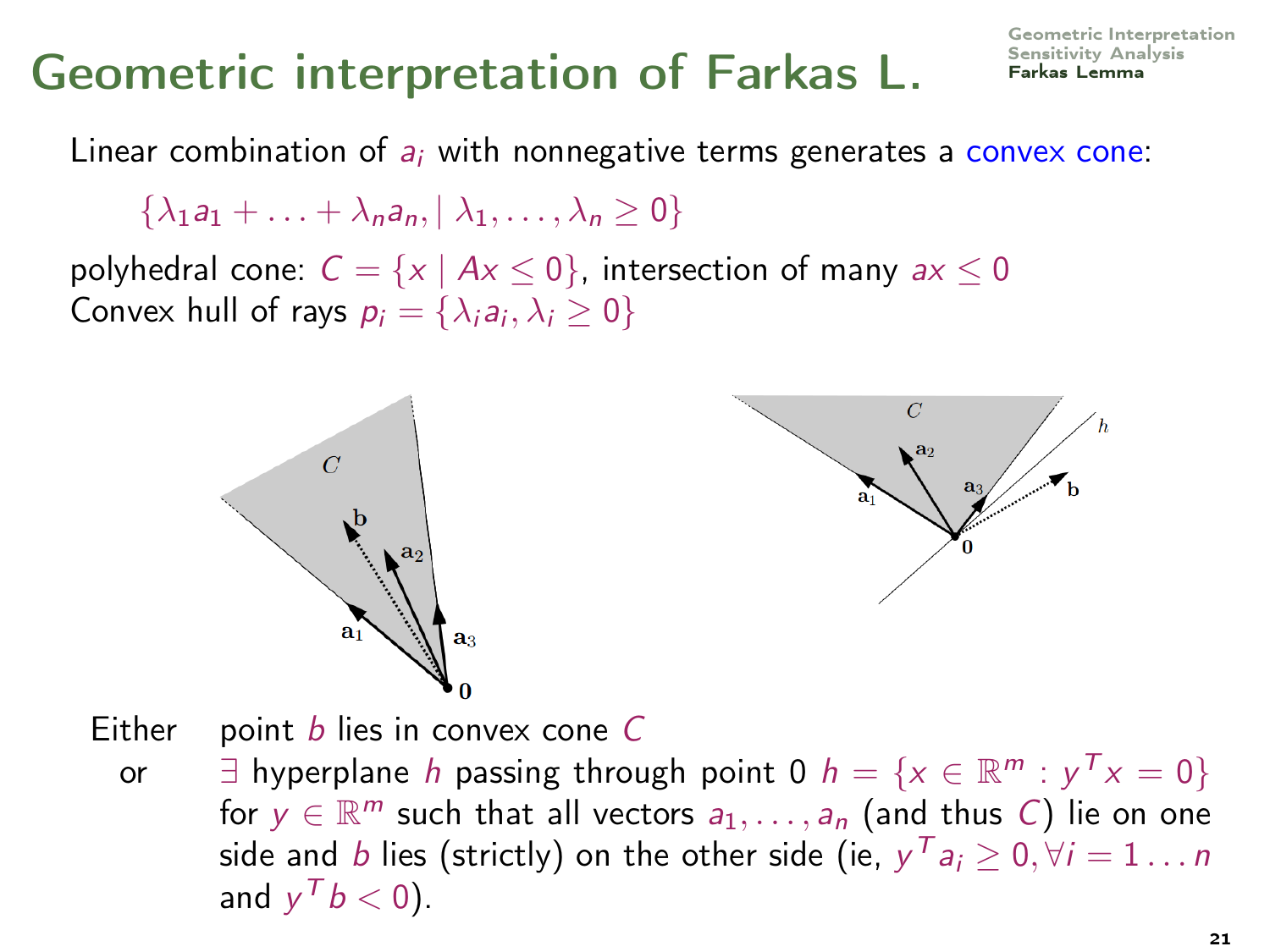#### **Corollary**

$$
\text{(i)} \ \ \textbf{A} \textbf{x} = \textbf{b} \ \textit{has sol} \ \textbf{x} \geq \textbf{0} \iff \forall \textbf{y} \in \mathbb{R}^m \ \textit{with} \ \textbf{y}^T \textbf{A} \geq \textbf{0}^T, \textbf{y}^T \textbf{b} \geq \textbf{0}
$$

- (ii)  $\mathsf{Ax} \leq \mathsf{b}$  has sol  $\mathsf{x} \geq \mathsf{0} \iff \forall \mathsf{y} \geq \mathsf{0}$  with  $\mathsf{y}^\mathsf{T} \mathsf{A} \geq \mathsf{0}^\mathsf{T}, \mathsf{y}^\mathsf{T} \mathsf{b} \geq \mathsf{0}$
- (iii)  $Ax \le 0$  has sol  $x \in \mathbb{R}^n \iff \forall y \ge 0$  with  $y^T A = 0^T, y^T b \ge 0$

i)  $\implies$  ii):  $A = [A \mid l_m]$  $Ax \le b$  has sol  $x \ge 0 \iff \bar{A}x = b$  has sol  $x \ge 0$ By  $(i)$ :

| $\forall \mathbf{y} \in \mathbb{R}^m$ |  |
|---------------------------------------|--|
| $y^T b \ge 0, y^T \overline{A} \ge 0$ |  |

relation with Fourier & Moutzkin method

|                                   | The system                                     | The system                                     |
|-----------------------------------|------------------------------------------------|------------------------------------------------|
|                                   | $A\mathbf{x} \leq \mathbf{b}$                  | $A\mathbf{x} = \mathbf{b}$                     |
| has a solution                    | $y \ge 0, y^T A \ge 0$                         | $y^T A > 0^T$                                  |
| $x > 0$ iff                       | $\Rightarrow$ y <sup>T</sup> <b>b</b> $\geq$ 0 | $\Rightarrow$ y <sup>T</sup> <b>b</b> $\geq$ 0 |
| has a solution                    | $y \ge 0, y^T A = 0$                           | $\mathbf{v}^T A = \mathbf{0}^T$                |
| $\mathbf{x} \in \mathbb{R}^n$ iff | $\Rightarrow$ $\mathbf{v}^T \mathbf{b} \geq 0$ | $\Rightarrow$ y <sup>T</sup> <b>b</b> = 0      |

 $\mathsf{y}^{\,\mathsf{T}}\mathsf{A}\geq\mathsf{0}$  $y > 0$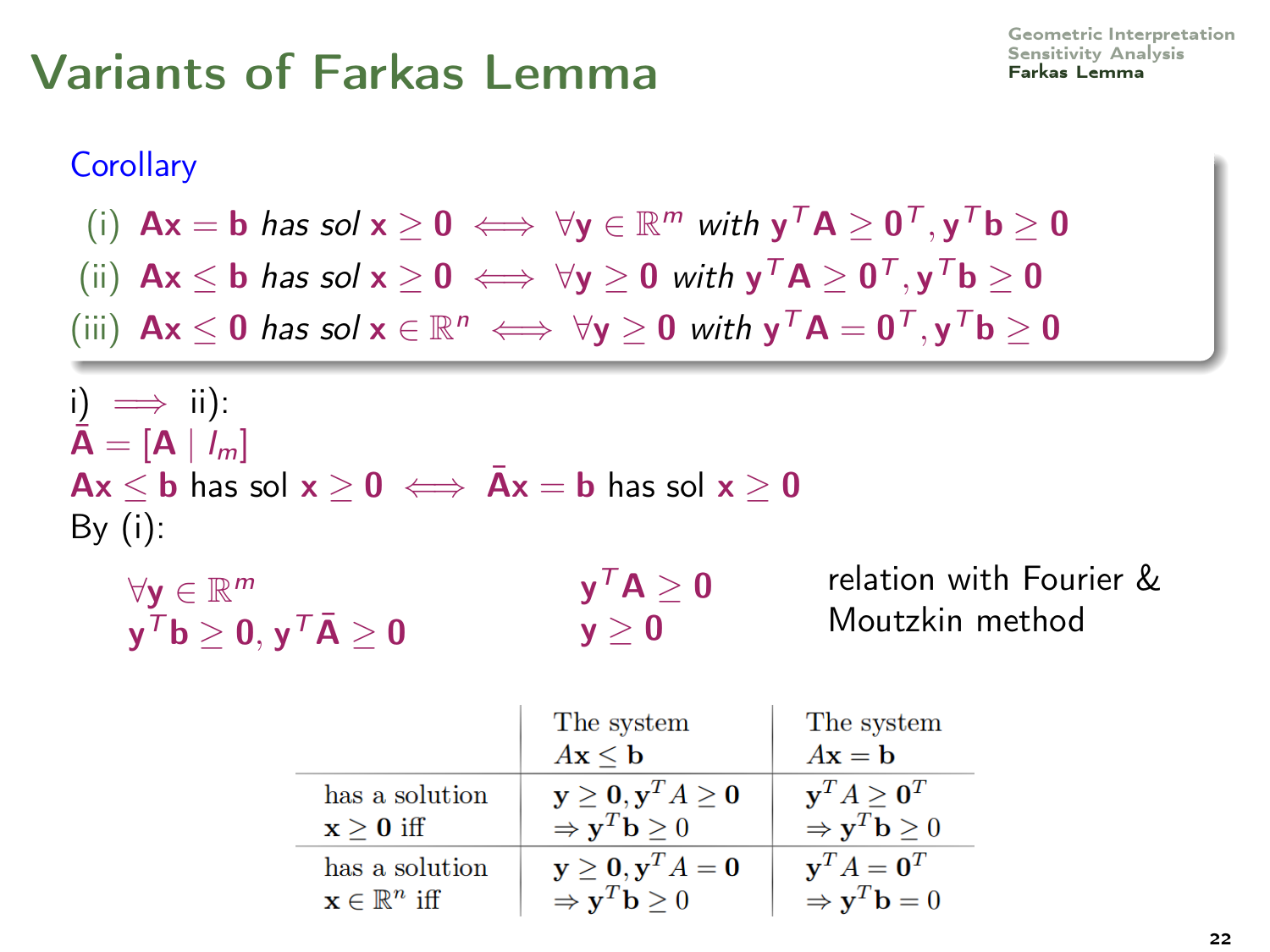Assume P has opt  $x^*$  and find D has opt as well. Opt value for P:

 $\gamma = \mathbf{c}^{\,T}\mathbf{x}^*$ 

We know by assumption:

$$
\begin{array}{l}{\textbf{A}}{\textbf{x}} \leq {\textbf{b}}\\ {\textbf{c}}^T{\textbf{x}} \geq \gamma \end{array} \text{ has sol } {\textbf{x}} \geq {\textbf{0}}
$$

Let's define:

$$
\hat{\mathbf{A}} = \begin{bmatrix} \mathbf{A} \\ -\mathbf{c}^T \end{bmatrix} \qquad \hat{\mathbf{b}} = \begin{bmatrix} \mathbf{b} \\ -\gamma - \epsilon \end{bmatrix}
$$

and consider  $\hat{\mathsf{A}}\mathsf{x}\leq \hat{\mathsf{b}}_\text{o}$  and  $\hat{\mathsf{A}}\mathsf{x}\leq \hat{\mathsf{b}}_\epsilon$ 

[Geometric Interpretation](#page-2-0)

$$
\begin{array}{l} \text{and }\forall \epsilon > 0 \\ \textbf{Ax} \leq \textbf{b} \\ \textbf{c}^T \textbf{x} \geq \gamma + \epsilon \end{array} \text{ has no sol } x \geq \textbf{0}
$$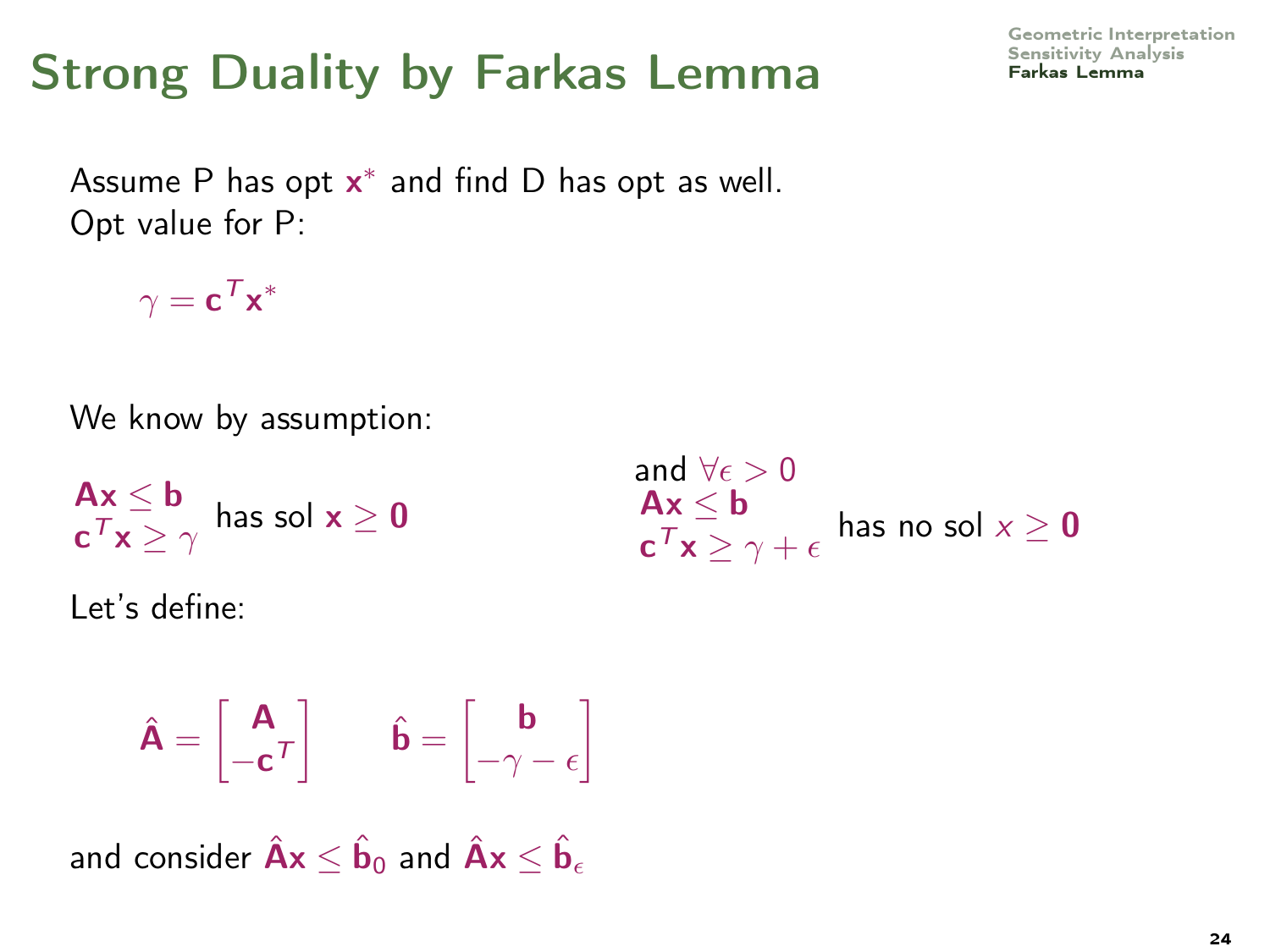we apply variant (ii) of Farkas' Lemma:

For  $\epsilon\geq 0$ ,  $\hat{\mathsf{A}}\mathsf{x}\leq \hat{\mathsf{b}}_\epsilon$  has no sol  $\mathsf{x}\geq \mathsf{0}$  isFor  $\epsilon=0$ ,  $\hat{\mathsf{A}}\mathsf{x}\leq \hat{\mathsf{b}}_0$  has sol  $\mathsf{x}\geq \mathsf{0}$  is equivalent to: there exists  $\hat{\textbf{y}} = (\textbf{u},z) \in \mathbb{R}^{m+1}$ , there exists  $\hat{\textbf{y}} = (\textbf{u},z) \in \mathbb{R}^{m+1}$ , equivalent to:

$$
\begin{array}{l}{\hat{\mathbf{y}}} \geq \mathbf{0} \\ {\hat{\mathbf{y}}}^{\mathcal{T}}\hat{\mathbf{A}} \geq \mathbf{0} \\ {\hat{\mathbf{y}}}^{\mathcal{T}}\mathbf{b}_\epsilon < 0 \end{array}
$$

 $\hat{\mathbf{y}} > \mathbf{0}$  $\hat{\mathbf{y}}^{\mathsf{T}}\hat{\mathsf{A}}\ge\mathbf{0}$  $\hat{\mathbf{y}}^T \mathbf{b}_0 \geq 0$ 

Then

Then

$$
\begin{aligned}\n\mathbf{A}^T \mathbf{u} &\geq \mathbf{0} \\
\mathbf{b}^T \mathbf{u} &< z(\gamma + \epsilon) \\
\end{aligned}
$$
\n
$$
\mathbf{A}^T \mathbf{u} \geq \mathbf{0} \\
\mathbf{b}^T \mathbf{u} &\geq z\gamma
$$

Hence,  $z > 0$  or  $z = 0$  would contradict the separation of cases.

We can set  $v = 1/zu > 0$ 

 $A^T v > c$  $\mathbf{b}^\mathcal{T}\mathbf{v}<\gamma+\epsilon$ 

**v** is feasible sol of D with objective value  $< \gamma + \epsilon$ 

By weak duality  $\gamma$  is upper bound. Since D bounded and feasible then there exists  $y^*$ :

$$
\gamma \leq \mathbf{b}^T \mathbf{y}^* < \gamma + \epsilon \qquad \forall \epsilon > 0
$$

which implies  $\mathbf{b}^T \mathbf{y}^* = \gamma$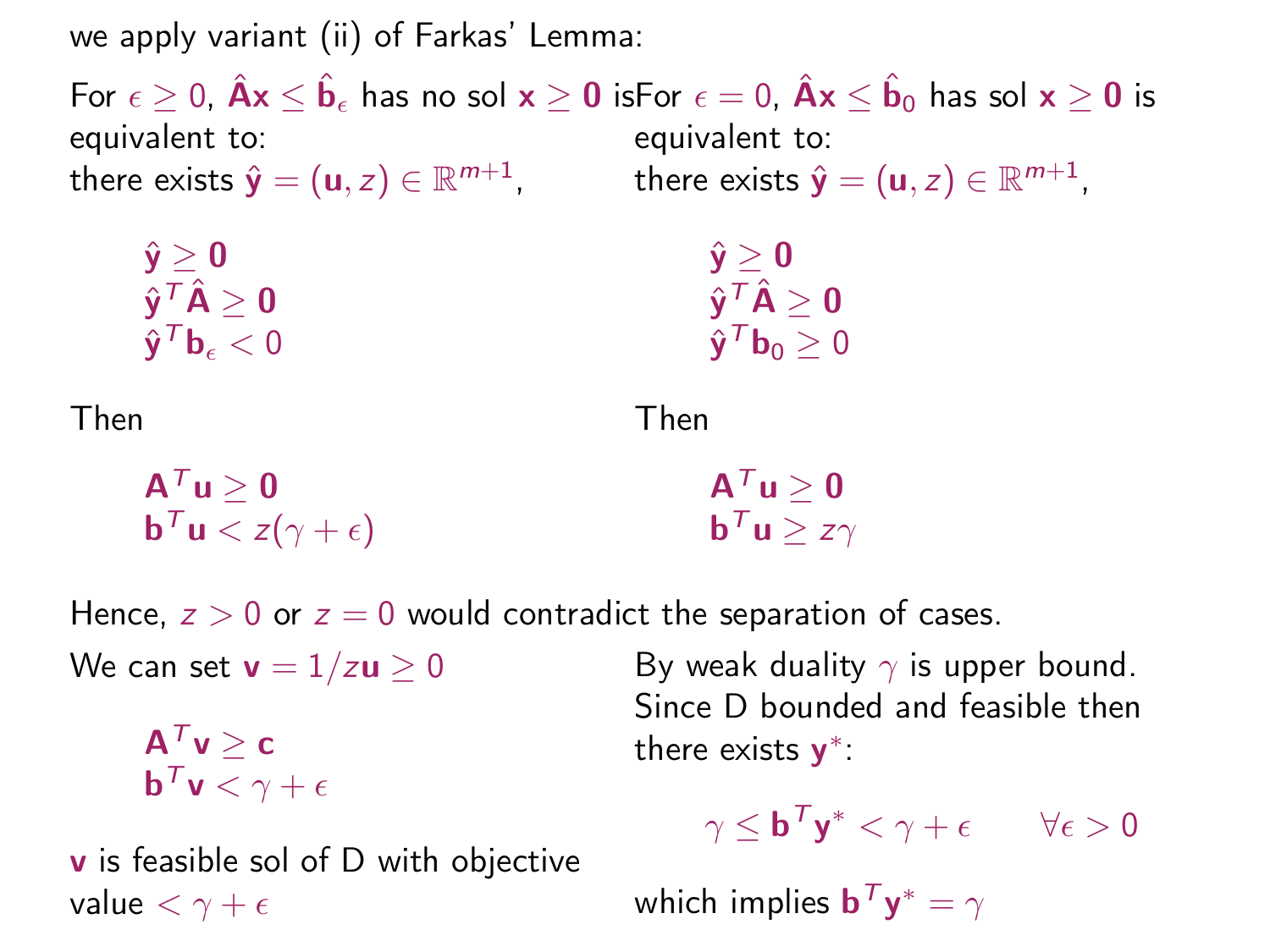# $\sum_{\text{Serkas Lemma}}$

Farkas Lemma provides a way to certificate infeasibility. Given a certificate  $y^*$  it is easy to check the conditions (by linear algebra):

> $A^{\mathcal{T}} y^* \geq 0$  $b v^* < 0$

Why  $y^*$  would be a certificate of infeasibility? Proof: (by contradiction) Assume,  $A^T y^* \ge 0$  and  $b y^* < 0$ . Moreover assume  $\exists x^*$ :  $Ax^* = b$ ,  $x^* \geq 0$ , then:

$$
(\geq 0) \qquad (y^*)^T A x^* = (y^*)^T b \qquad (<0)
$$

Contradiction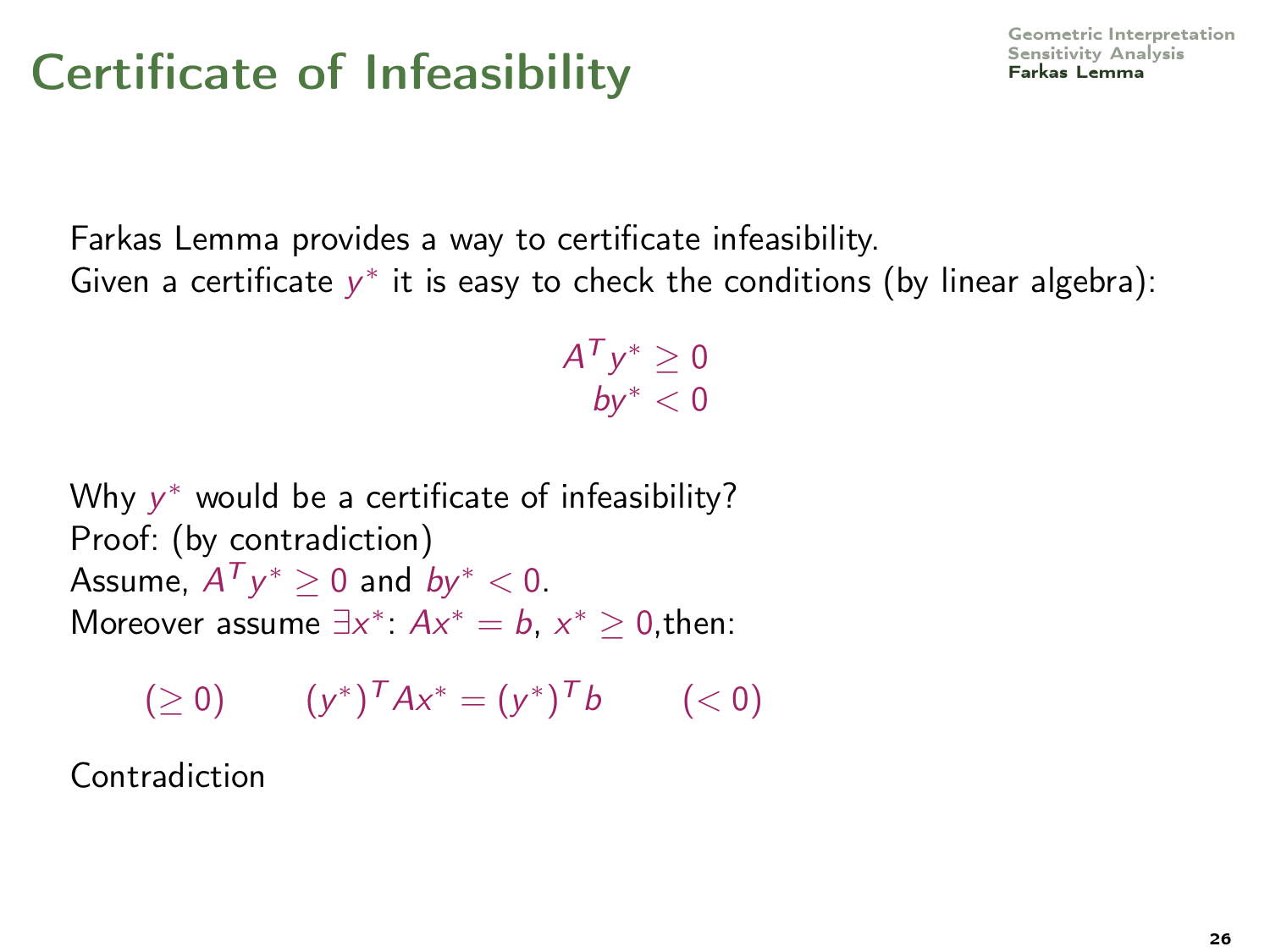### General form:

$$
\begin{array}{ll}\n\max \, c^T x & \text{infeasible} \Leftrightarrow \exists y^* \\
A_1 x = b_1 \\
A_2 x \leq b_2 \\
A_3 x \geq b_3 \\
x \geq 0\n\end{array}\n\quad\n\begin{array}{ll}\n\text{infeasible} \Leftrightarrow \exists y^* \\
b_1^T y_1 + b_2^T y_2 + b_3^T y_3 > 0 \\
A_1^T y_1 + A_2^T y_2 + A_3^T y_3 \leq 0 \\
y_2 \leq 0 \\
y_3 \geq 0\n\end{array}
$$

#### Example:

| max $c^Tx$ | $b_1^Ty_1 + b_2^Ty_2 > 0$      | $y_1 + 2y_2 > 0$   |
|------------|--------------------------------|--------------------|
| $x_1 < 1$  | $A_1^T y_1 + A_2^T y_2 \leq 0$ | $y_1 + y_2 \leq 0$ |
| $x_1 > 2$  | $y_1 \leq 0$                   | $y_1 \leq 0$       |
|            | $v_2 > 0$                      | $y_2\geq 0$        |

 $y_1 = -1$ ,  $y_2 = 1$  is a valid certificate.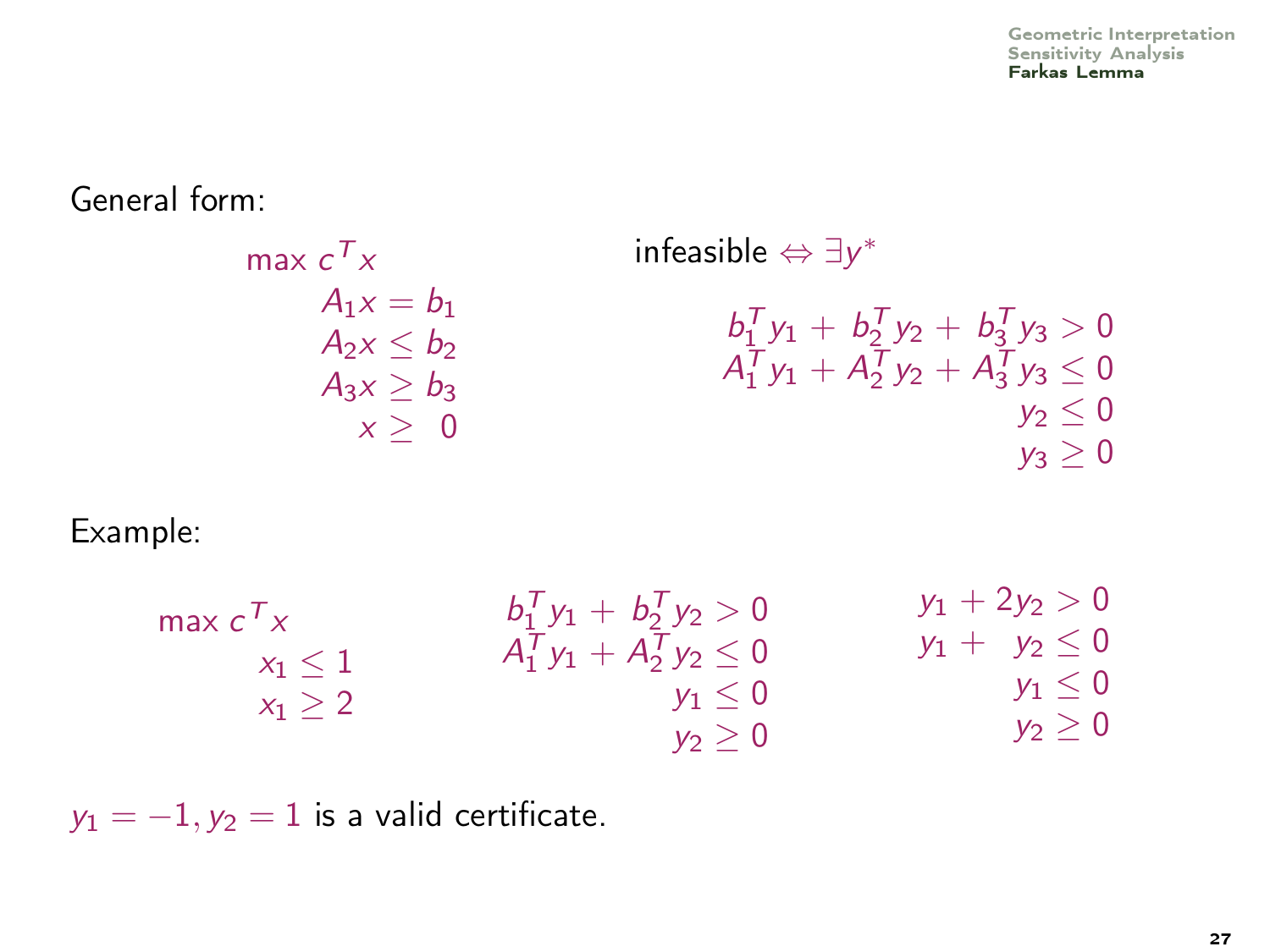- $\triangleright$  Observe that it is not unique!
- It can be reported in place of the dual solution because same dimension.
- $\triangleright$  To repair infeasibility we should change the primal at least so much as that the certificate of infeasibility is no longer valid.
- $\triangleright$  Only constraints with  $y_i \neq 0$  in the certificate of infeasibility cause infeasibility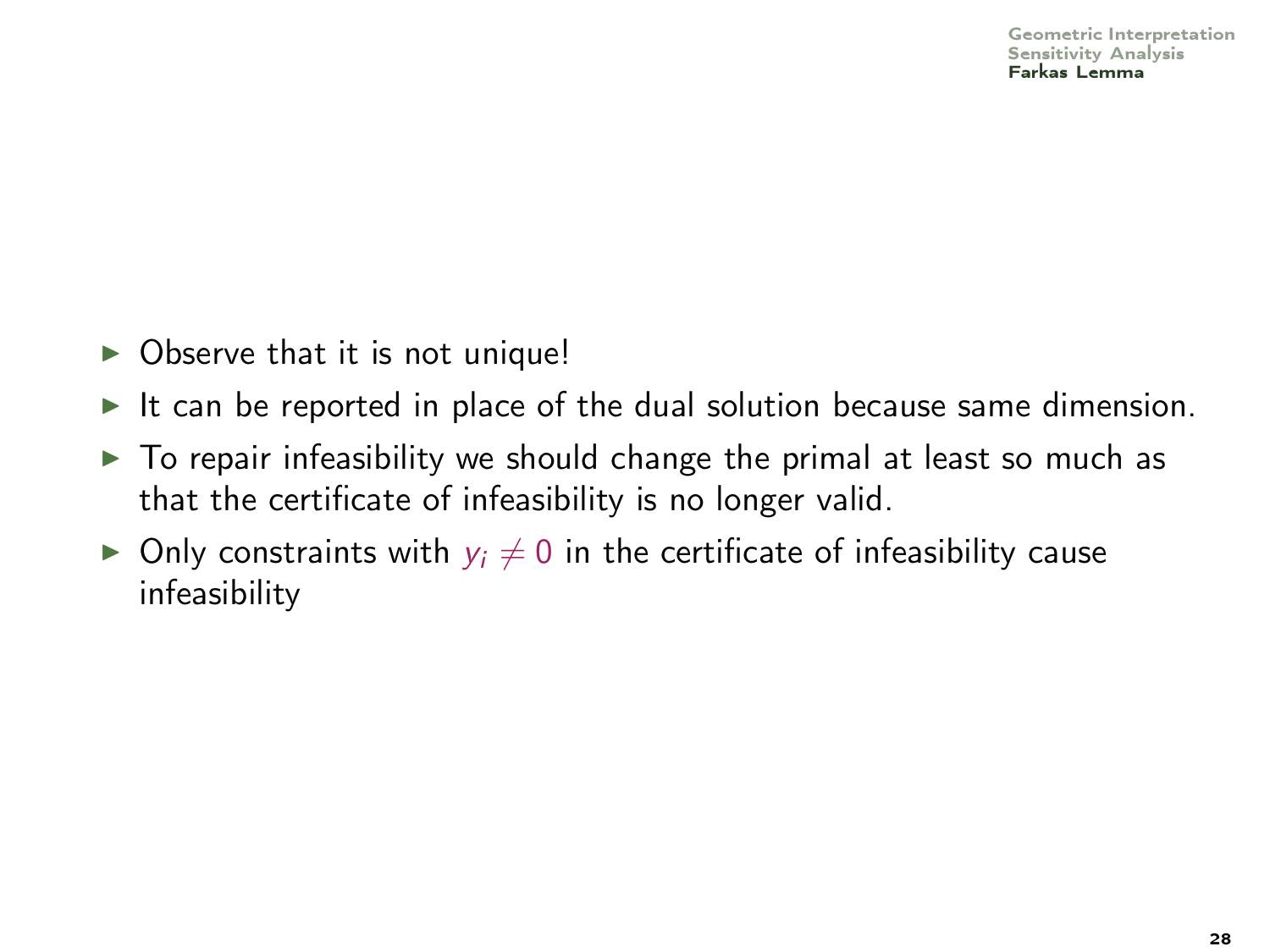[Geometric Interpretation](#page-2-0)

- **Derivation:** 
	- 1. bounding
	- 2. multipliers
	- 3. recipe
	- 4. Lagrangian (to do)
- $\blacktriangleright$  Theory:
	- $\blacktriangleright$  Symmetry
	- $\blacktriangleright$  Weak duality theorem
	- $\blacktriangleright$  Strong duality theorem
	- $\blacktriangleright$  Complementary slackness theorem
	- **Earkas Lemma:** 
		- Strong duality  $+$  Infeasibility certificate
- $\triangleright$  Dual Simplex
- $\blacktriangleright$  Economic interpretation
- Geometric Interpretation
- $\blacktriangleright$  Sensitivity analysis